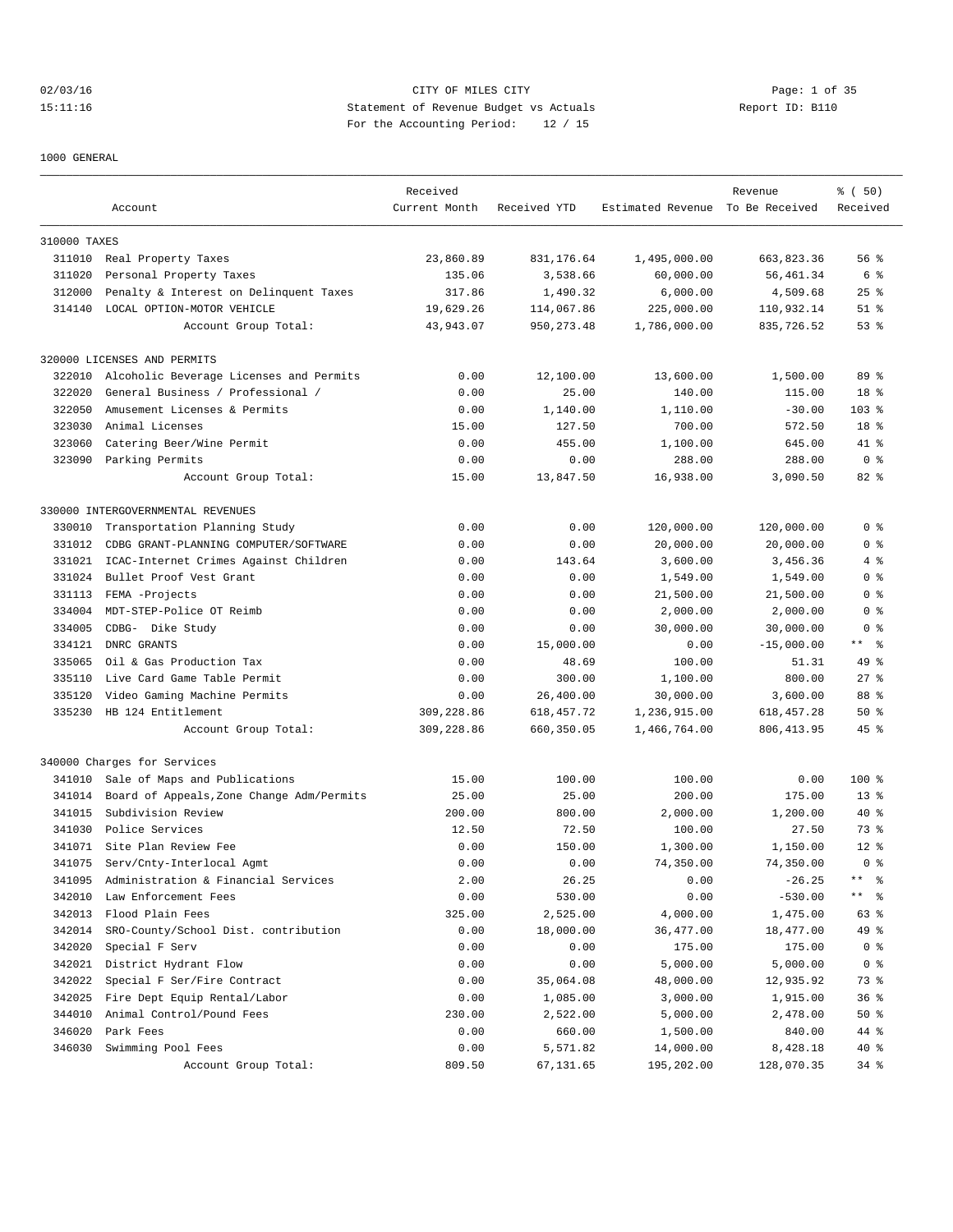02/03/16 CITY OF MILES CITY Page: 2 of 35 15:11:16 Statement of Revenue Budget vs Actuals Report ID: B110 For the Accounting Period: 12 / 15

1000 GENERAL

|        |                                   | Received      |              |                   | Revenue         | % (50)           |
|--------|-----------------------------------|---------------|--------------|-------------------|-----------------|------------------|
|        | Account                           | Current Month | Received YTD | Estimated Revenue | To Be Received  | Received         |
|        | 350000 FINES AND FORFEITURES      |               |              |                   |                 |                  |
| 351030 | Fines/Surcharges/etc              | 16,742.50     | 94, 137.36   | 200,000.00        | 105,862.64      | 47.8             |
| 351031 | Adm Fees (Court)                  | 1,352.00      | 9,856.00     | 25,000.00         | 15,144.00       | 39 <sup>8</sup>  |
| 351035 | Animal Control Court Revenue      | 650.00        | 4,030.00     | 7,500.00          | 3,470.00        | 54 %             |
|        | Account Group Total:              | 18,744.50     | 108,023.36   | 232,500.00        | 124,476.64      | 46%              |
|        | 360000 MISCELLANEOUS REVENUE      |               |              |                   |                 |                  |
| 361005 | MidRivers Franchise Fees          | 0.00          | 50,153.09    | 95,000.00         | 44,846.91       | 53%              |
| 361010 | Land Rental                       | 100.00        | 32, 262.66   | 32,000.00         | $-262.66$       | $101*$           |
| 361020 | Building Rentals                  | 1,349.99      | 8,099.94     | 16,100.00         | 8,000.06        | 50%              |
| 362020 | MISC REVENUE                      | 15,508.03     | 17,839.89    | 4,000.00          | $-13,839.89$    | $446$ %          |
| 362022 | Health Ins-MMIA Emp Benefits Prog | 0.00          | 4,505.36     | 0.00              | $-4,505.36$     | $***$ $%$        |
| 365000 | Contributions and Donations       | 20.00         | 25.00        | 1,000.00          | 975.00          | 3 <sup>8</sup>   |
| 365012 | Swimming Lessions                 | 0.00          | 420.00       | 0.00              | $-420.00$       | $***$ $ -$       |
| 365013 | Shop With A Cop                   | 3,825.00      | 5,470.00     | 5.000.00          | $-470.00$       | 109 <sub>8</sub> |
| 365014 | Denton Field Project/2015         | 1,000.10      | 11,165.39    | 0.00              | $-11, 165.39$   | $***$ $ -$       |
| 365015 | Florence Stacy Foundation         | 2,403.95      | 2,879.65     | 0.00              | $-2,879.65$     | $***$ 8          |
| 366040 | Misc.-BHS                         | 0.00          | 0.00         | 800.00            | 800.00          | 0 <sup>8</sup>   |
| 366050 | Sale of Junk/Salvage-PD cars      | 0.00          | 2,885.00     | 1,000.00          | $-1,885.00$     | $289$ $%$        |
| 367000 | Sale of Junk or Salvage           | 0.00          | 1,100.00     | 0.00              | $-1, 100.00$    | $***$ $ -$       |
|        | Account Group Total:              | 24, 207.07    | 136,805.98   | 154,900.00        | 18,094.02       | 88 %             |
|        | 370000 INVESTMENT EARNINGS        |               |              |                   |                 |                  |
|        | 371010 Investment Earnings        | 0.00          | 0.00         | 1,600.00          | 1,600.00        | 0 %              |
|        | Account Group Total:              | 0.00          | 0.00         | 1,600.00          | 1,600.00        | 0 <sup>8</sup>   |
|        | 380000 OTHER FINANCING SOURCES    |               |              |                   |                 |                  |
| 383000 | Interfund Operating Transfer      | 127,409.58    | 232,612.75   | 562,194.00        | 329,581.25      | $41*$            |
|        | Account Group Total:              | 127,409.58    | 232,612.75   | 562,194.00        | 329,581.25      | $41*$            |
|        | Total:<br>Fund                    | 524, 357.58   | 2,169,044.77 | 4,416,098.00      | 2, 247, 053. 23 | 49 %             |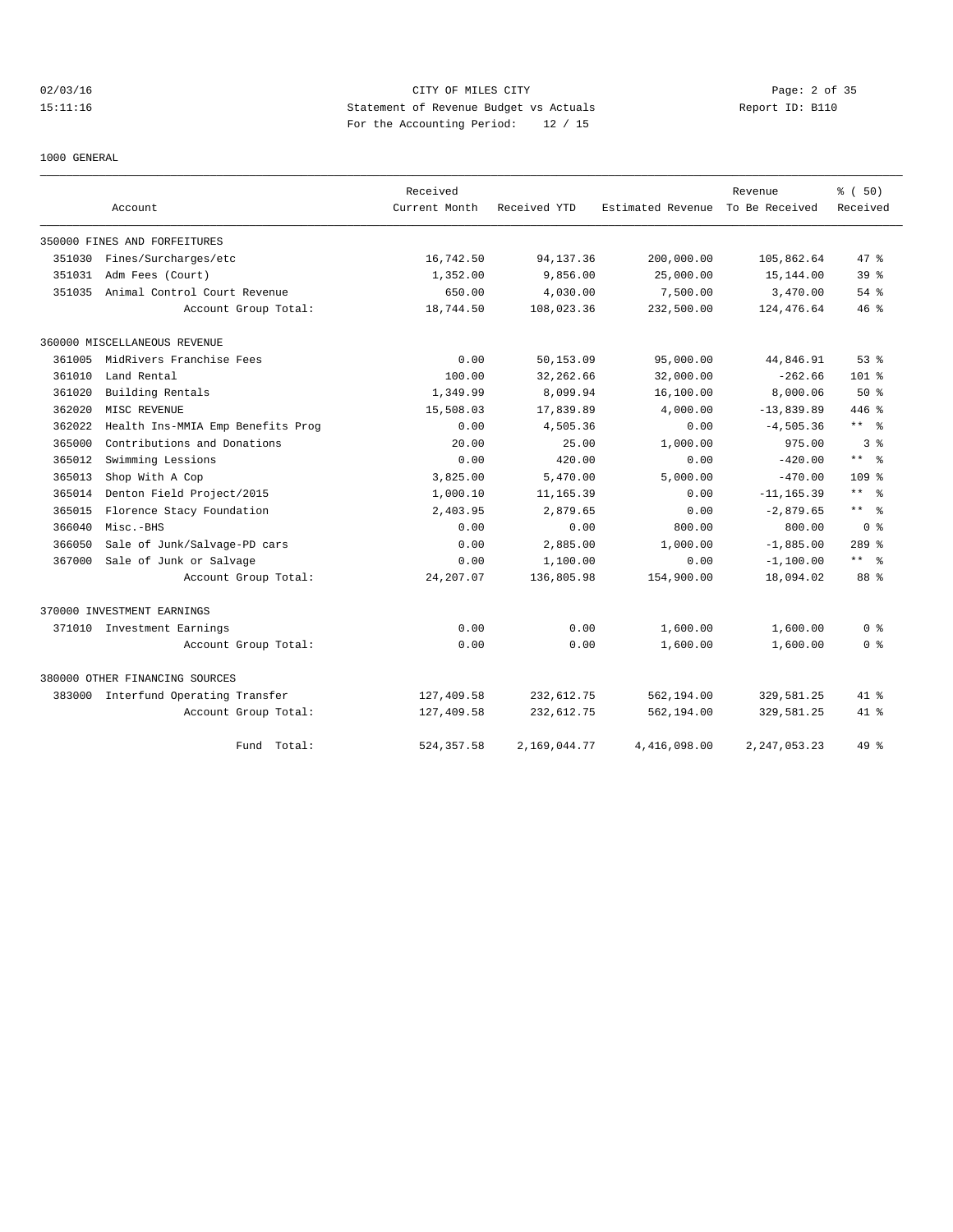# 02/03/16 CITY OF MILES CITY Page: 3 of 35 15:11:16 Statement of Revenue Budget vs Actuals Report ID: B110 For the Accounting Period: 12 / 15

# 2220 LIBRARY

|        |                                   | Received      |              |                   | Revenue        | % (50)          |
|--------|-----------------------------------|---------------|--------------|-------------------|----------------|-----------------|
|        | Account                           | Current Month | Received YTD | Estimated Revenue | To Be Received | Received        |
|        | 340000 Charges for Services       |               |              |                   |                |                 |
| 341075 | Serv/Cnty-Interlocal Agmt         | 0.00          | 0.00         | 39,023.00         | 39,023.00      | 0 <sup>8</sup>  |
| 346070 | Library Fees                      | 88.35         | 1,226.45     | 4,000.00          | 2,773.55       | $31$ $%$        |
| 346074 | Book Sales                        | 12.00         | 144.10       | 400.00            | 255.90         | 36 <sup>8</sup> |
|        | Account Group Total:              | 100.35        | 1,370.55     | 43,423.00         | 42,052.45      | 3 <sup>°</sup>  |
|        | 360000 MISCELLANEOUS REVENUE      |               |              |                   |                |                 |
| 365035 | Donation-Library Board of Trustee | 0.00          | 3,392.40     | 0.00              | $-3,392.40$    | ** 왕            |
|        | Account Group Total:              | 0.00          | 3,392.40     | 0.00              | $-3,392.40$    | $***$ $ -$      |
|        | 380000 OTHER FINANCING SOURCES    |               |              |                   |                |                 |
| 383000 | Interfund Operating Transfer      | 24, 144.92    | 144,702.85   | 289,739.00        | 145,036.15     | $50*$           |
|        | Account Group Total:              | 24, 144.92    | 144,702.85   | 289,739.00        | 145,036.15     | $50*$           |
|        | Fund Total:                       | 24, 245. 27   | 149,465.80   | 333,162.00        | 183,696.20     | $45$ %          |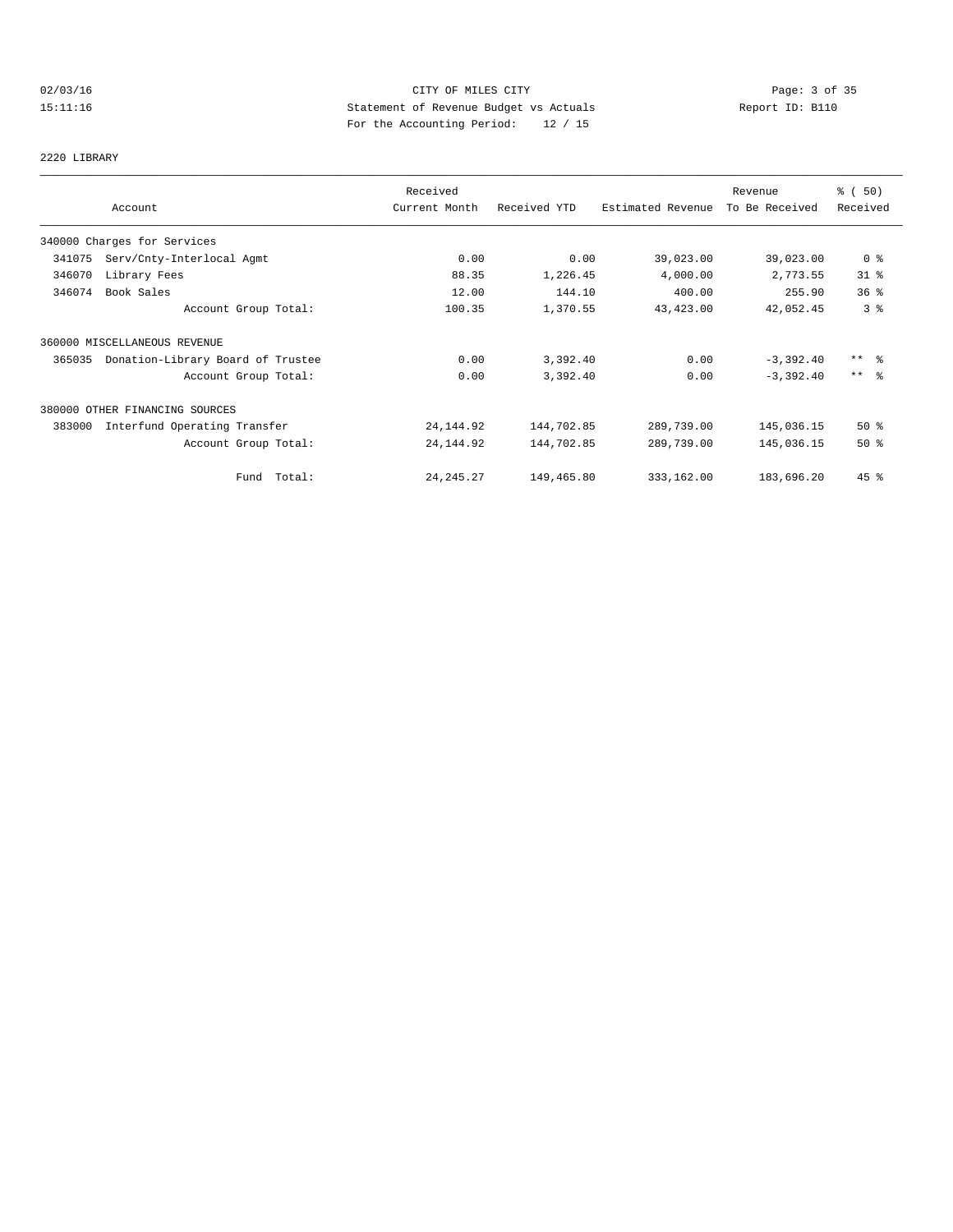# 02/03/16 CITY OF MILES CITY CHES CITY Page: 4 of 35<br>15:11:16 Statement of Revenue Budget vs Actuals Report ID: B110<br>2014 Statement of Revenue Budget vs Actuals 15:11:16 Statement of Revenue Budget vs Actuals Report ID: B110 For the Accounting Period: 12 / 15

2260 EMERGENCY DISASTER

|              | Account                                | Received<br>Current Month | Received YTD | Estimated Revenue To Be Received | Revenue  | ៖ (50)<br>Received  |  |
|--------------|----------------------------------------|---------------------------|--------------|----------------------------------|----------|---------------------|--|
| 310000 TAXES |                                        |                           |              |                                  |          |                     |  |
| 312000       | Penalty & Interest on Delinquent Taxes | 3.03                      | 14.20        | 0.00                             | $-14.20$ | $***$ $\frac{6}{3}$ |  |
|              | Account Group Total:                   | 3.03                      | 14.20        | 0.00                             | $-14.20$ | $***$ $\frac{6}{6}$ |  |
|              | Fund Total:                            | 3.03                      | 14.20        | 0.00                             | $-14.20$ | $***$ $\frac{6}{3}$ |  |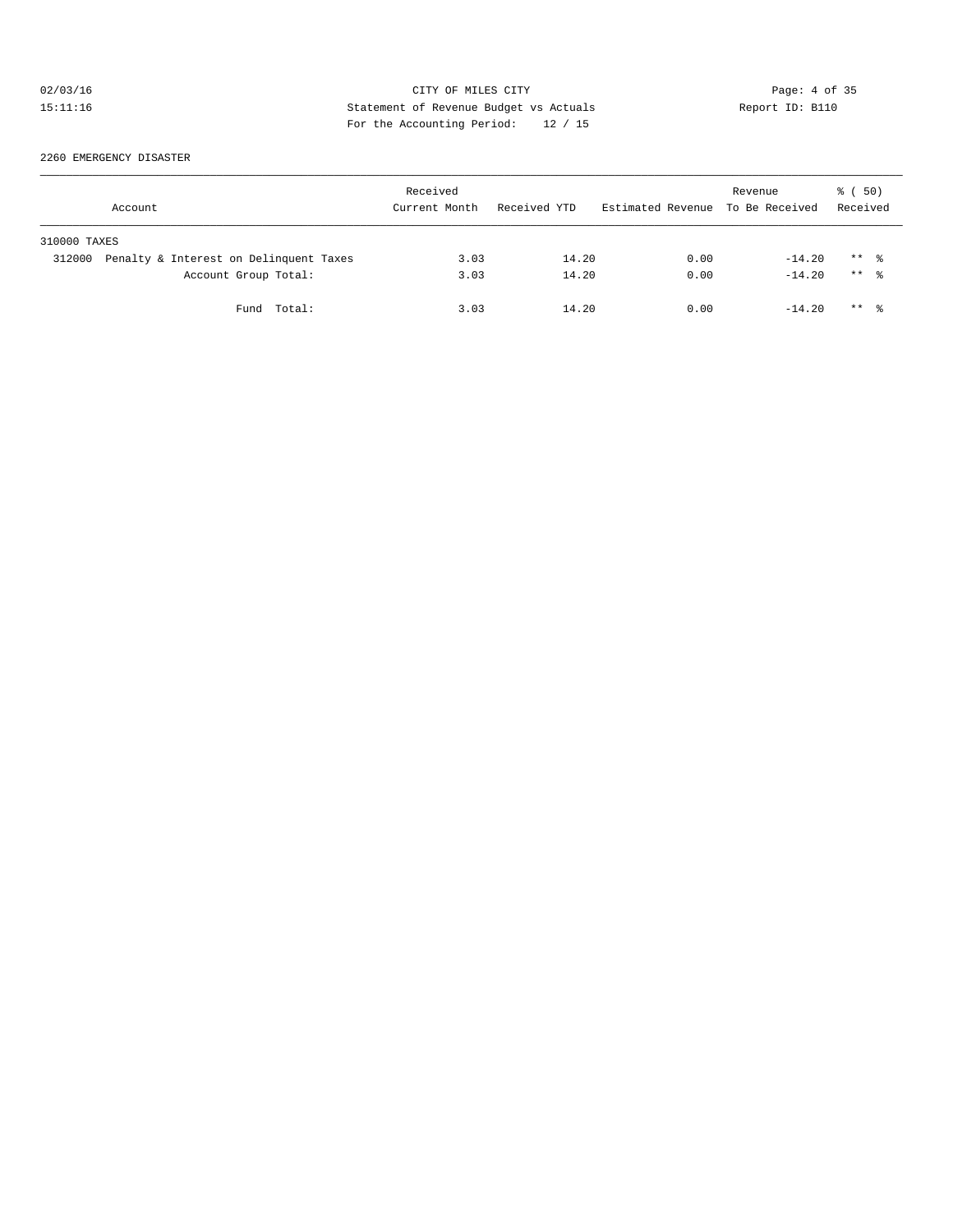# 02/03/16 CITY OF MILES CITY CHES CONTRIBUTE PROPERTY Page: 5 of 35<br>15:11:16 Statement of Revenue Budget vs Actuals Report ID: B110<br>19.4 Contribute Property and the Actual Property of Contribution Property of Contract Prope 15:11:16 Statement of Revenue Budget vs Actuals Report ID: B110 For the Accounting Period: 12 / 15

#### 2270 Health

|                                        | Received      |              |                   | Revenue        | % ( 50 )       |
|----------------------------------------|---------------|--------------|-------------------|----------------|----------------|
| Account                                | Current Month | Received YTD | Estimated Revenue | To Be Received | Received       |
| 340000 Charges for Services            |               |              |                   |                |                |
| Health Inspection Fees<br>344030       | 0.00          | 5,348.50     | 20,000.00         | 14,651.50      | $27$ $\approx$ |
| Account Group Total:                   | 0.00          | 5,348.50     | 20,000.00         | 14,651.50      | $27$ $%$       |
| 380000 OTHER FINANCING SOURCES         |               |              |                   |                |                |
| Interfund Operating Transfer<br>383000 | 16,500.00     | 16,500.00    | 16,500.00         | 0.00           | $100*$         |
| Account Group Total:                   | 16,500.00     | 16,500.00    | 16,500.00         | 0.00           | $100*$         |
| Total:<br>Fund                         | 16,500.00     | 21,848.50    | 36,500.00         | 14,651.50      | 60 %           |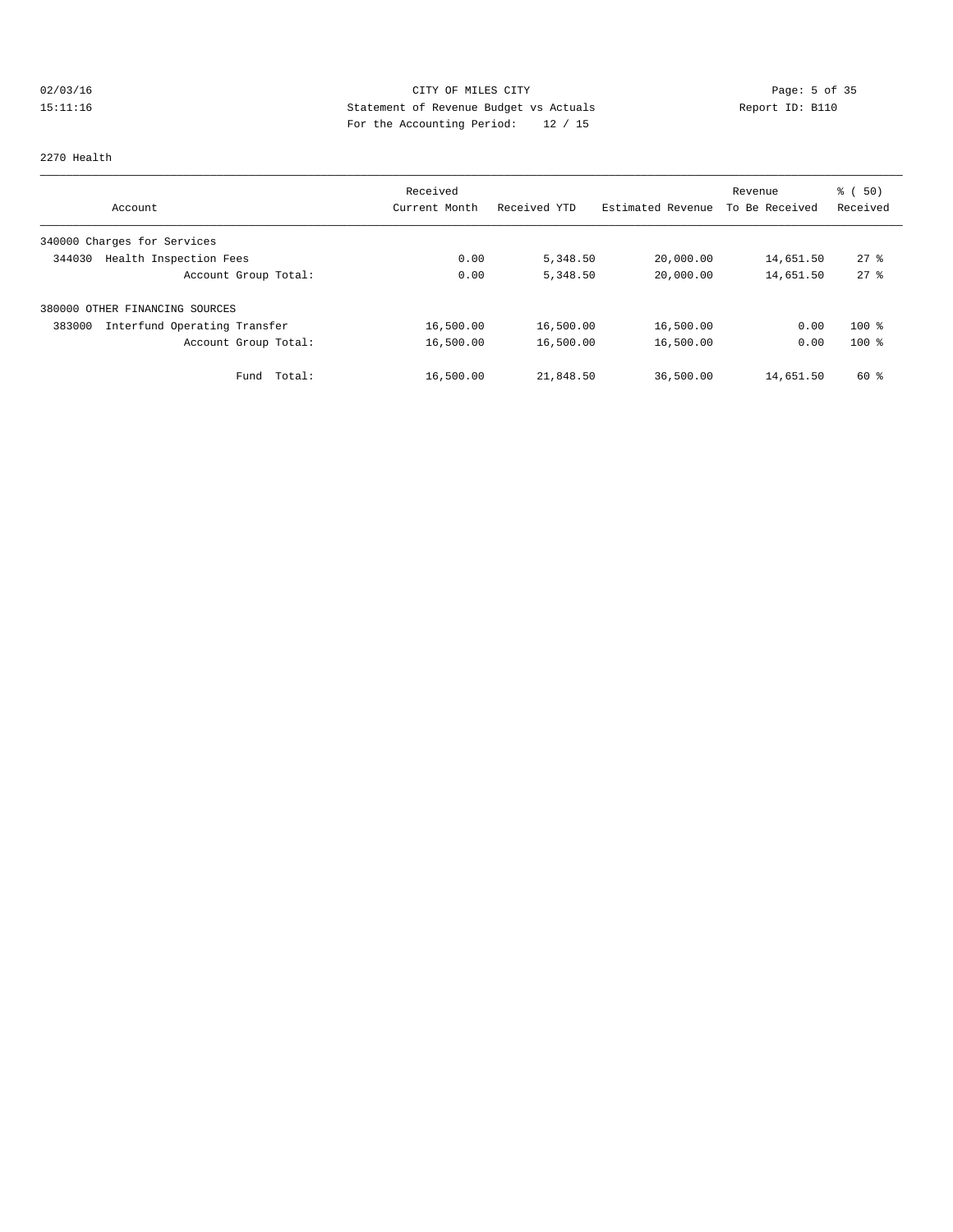# 02/03/16 CITY OF MILES CITY Page: 6 of 35 15:11:16 Statement of Revenue Budget vs Actuals Report ID: B110 For the Accounting Period: 12 / 15

2350 Local Government/Study Commission

|              | Account                 |        | Received<br>Current Month | Received YTD | Estimated Revenue | Revenue<br>To Be Received | (50)<br>ී (<br>Received |
|--------------|-------------------------|--------|---------------------------|--------------|-------------------|---------------------------|-------------------------|
| 310000 TAXES |                         |        |                           |              |                   |                           |                         |
| 311010       | Real Property Taxes     |        | 135.41                    | 4,711.15     | 11,739.00         | 7,027.85                  | $40*$                   |
| 311020       | Personal Property Taxes |        | 0.65                      | 16.92        | 0.00              | $-16.92$                  | $***$ %                 |
|              | Account Group Total:    |        | 136.06                    | 4,728.07     | 11,739.00         | 7,010.93                  | $40*$                   |
|              | Fund                    | Total: | 136.06                    | 4,728.07     | 11,739.00         | 7,010.93                  | $40*$                   |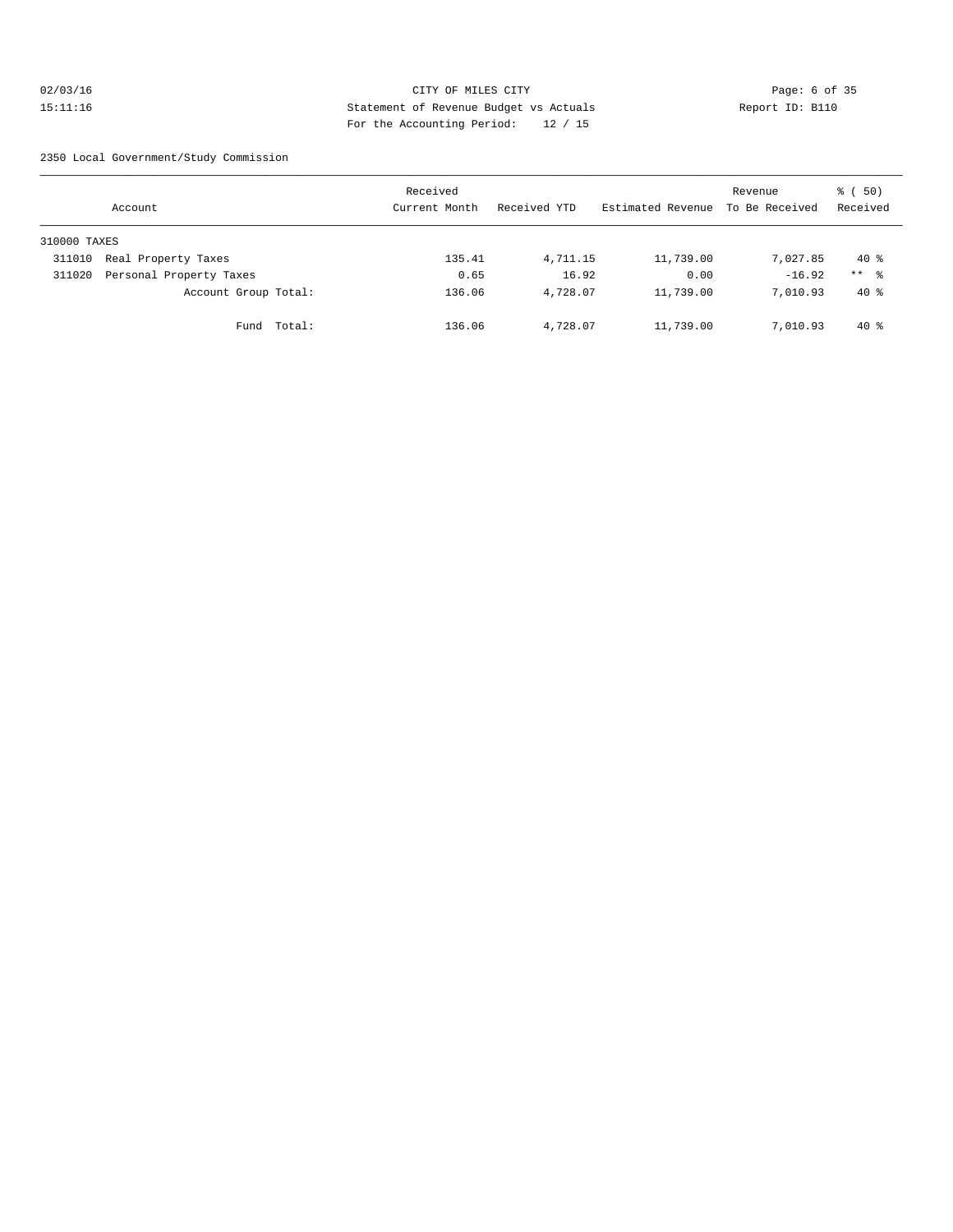# 02/03/16 CITY OF MILES CITY Page: 7 of 35 15:11:16 Statement of Revenue Budget vs Actuals Report ID: B110 For the Accounting Period: 12 / 15

2372 Permissive Medical Levy

|              | Account                                | Received<br>Current Month | Received YTD | Estimated Revenue | Revenue<br>To Be Received | 8 ( 50)<br>Received |
|--------------|----------------------------------------|---------------------------|--------------|-------------------|---------------------------|---------------------|
| 310000 TAXES |                                        |                           |              |                   |                           |                     |
| 311010       | Real Property Taxes                    | 2,622.88                  | 91,356.48    | 161,539.00        | 70,182.52                 | 57%                 |
| 311020       | Personal Property Taxes                | 14.82                     | 388.04       | 5,272.00          | 4,883.96                  | 7 %                 |
| 312000       | Penalty & Interest on Delinquent Taxes | 10.61                     | 49.74        | 0.00              | $-49.74$                  | ** 왕                |
|              | Account Group Total:                   | 2,648.31                  | 91,794.26    | 166,811.00        | 75,016.74                 | 55 <sup>8</sup>     |
|              | Total:<br>Fund                         | 2,648.31                  | 91,794.26    | 166,811.00        | 75,016.74                 | 55 <sup>8</sup>     |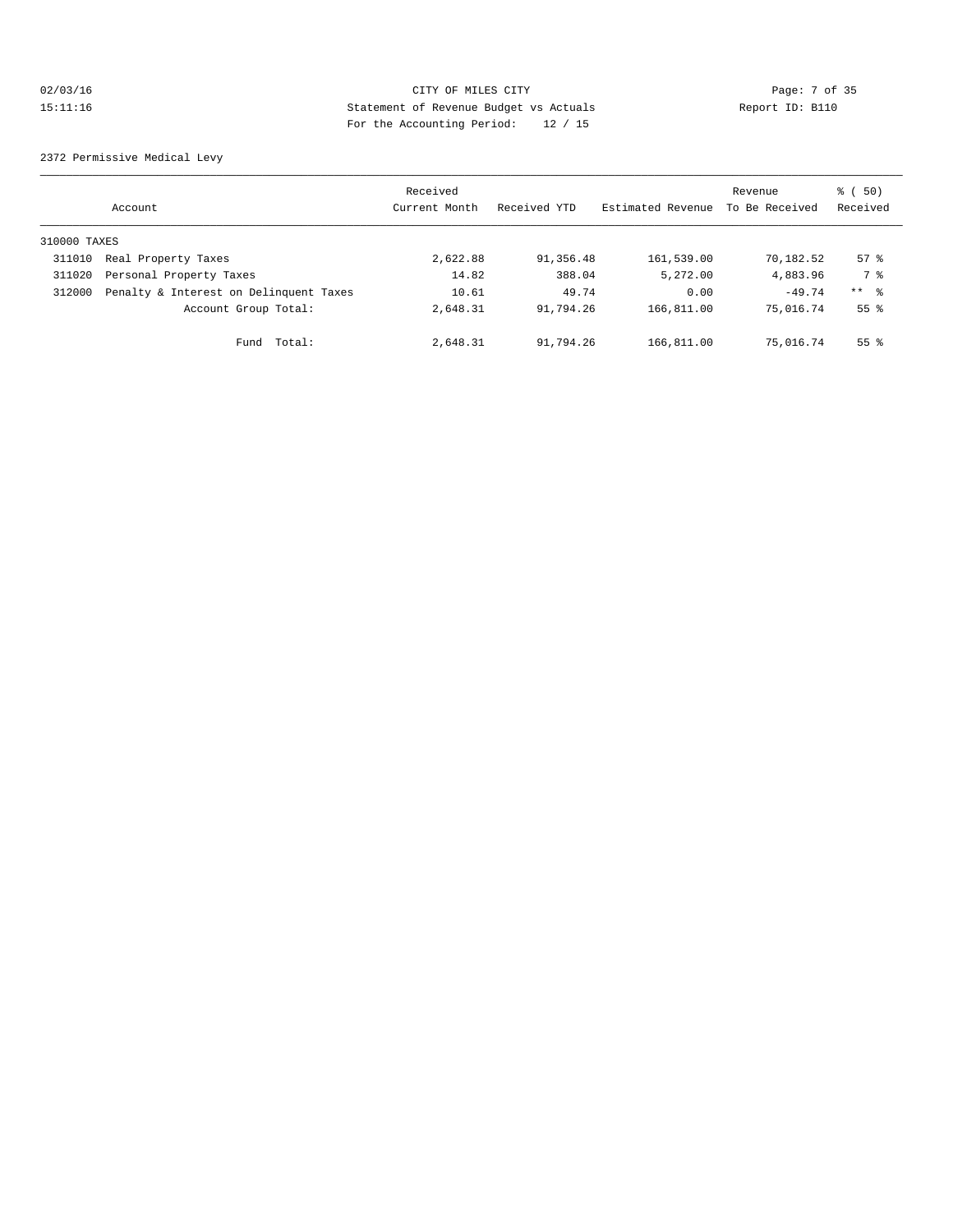# 02/03/16 CITY OF MILES CITY CHES CITY Page: 8 of 35<br>15:11:16 Statement of Revenue Budget vs Actuals Report ID: B110 15:11:16 Statement of Revenue Budget vs Actuals Report ID: B110 For the Accounting Period: 12 / 15

#### 2394 BUILDING CODE ENFORCEMENT

| Account                              | Received<br>Current Month | Received YTD | Estimated Revenue | Revenue<br>To Be Received | 8 ( 50)<br>Received |
|--------------------------------------|---------------------------|--------------|-------------------|---------------------------|---------------------|
| 320000 LICENSES AND PERMITS          |                           |              |                   |                           |                     |
| Building & Related Permits<br>323010 | 2,494.15                  | 40,389.81    | 75,000.00         | 34,610.19                 | $54$ $%$            |
| Account Group Total:                 | 2,494.15                  | 40,389.81    | 75,000.00         | 34,610.19                 | $54$ $%$            |
| Fund Total:                          | 2,494.15                  | 40,389.81    | 75,000.00         | 34,610.19                 | $54$ $%$            |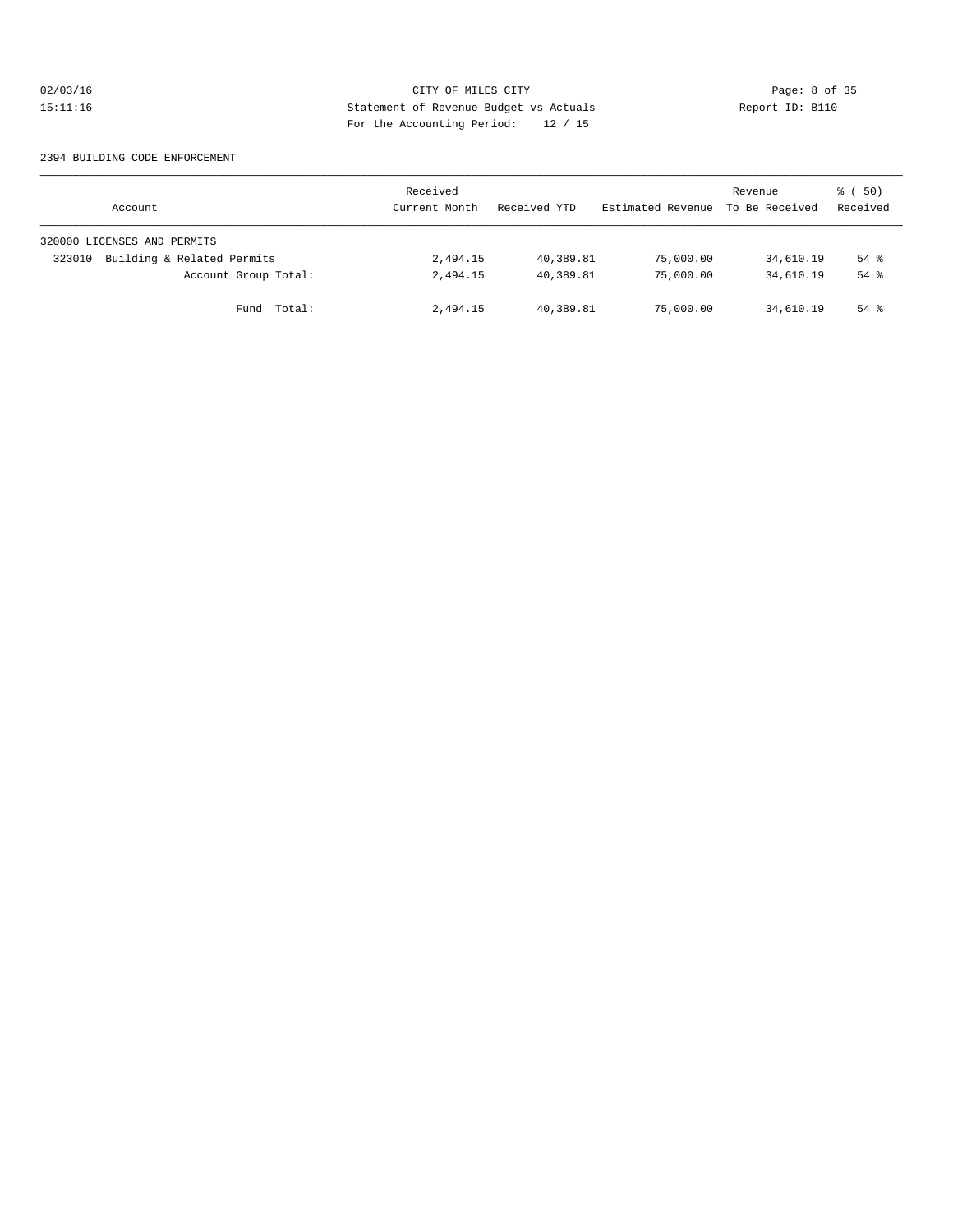# 02/03/16 CITY OF MILES CITY CHES CITY Page: 9 of 35<br>15:11:16 Statement of Revenue Budget vs Actuals Report ID: B110<br>19.11:16 Pay the Accumulate Deviced: 20.15 15:11:16 Statement of Revenue Budget vs Actuals Report ID: B110 For the Accounting Period: 12 / 15

2400 LTG M D#165-(Gen City)

|        |                                          | Received      |              |                   | Revenue        | $\frac{1}{6}$ (50) |
|--------|------------------------------------------|---------------|--------------|-------------------|----------------|--------------------|
|        | Account                                  | Current Month | Received YTD | Estimated Revenue | To Be Received | Received           |
|        | 360000 MISCELLANEOUS REVENUE             |               |              |                   |                |                    |
| 363010 | Maintenance Assessments                  | 3,874.38      | 101,001.26   | 168,599.00        | 67,597.74      | 60 %               |
| 363040 | Penalty & Interest on Deling Assessments | 46.62         | 279.31       | 500.00            | 220.69         | 56 <sup>8</sup>    |
|        | Account Group Total:                     | 3,921.00      | 101,280.57   | 169,099.00        | 67,818.43      | 60 %               |
|        | 370000 INVESTMENT EARNINGS               |               |              |                   |                |                    |
| 371010 | Investment Earnings                      | 0.00          | 0.00         | 100.00            | 100.00         | 0 %                |
|        | Account Group Total:                     | 0.00          | 0.00         | 100.00            | 100.00         | 0 <sup>8</sup>     |
|        | Total:<br>Fund                           | 3,921.00      | 101,280.57   | 169,199.00        | 67,918.43      | 60 %               |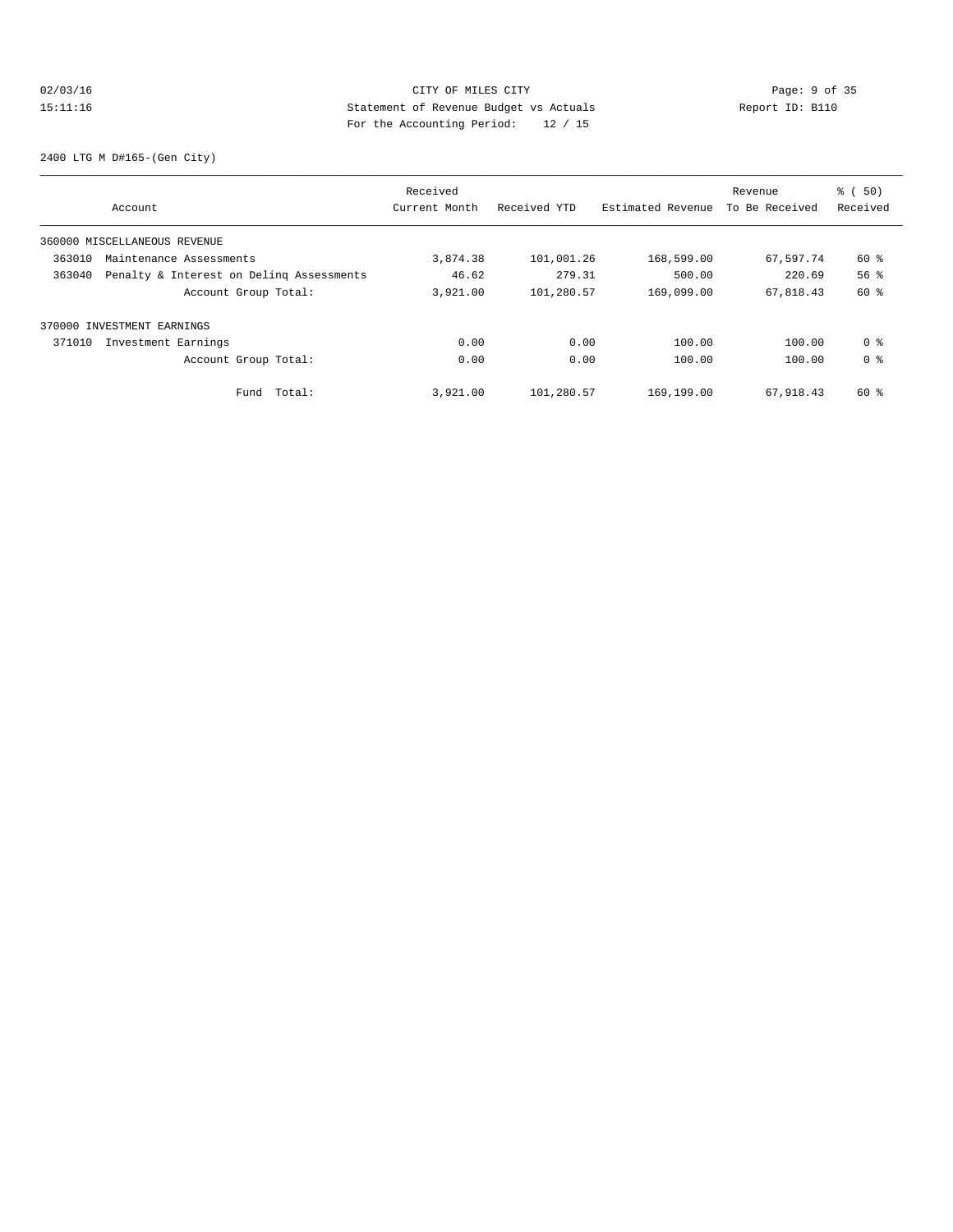# 02/03/16 Page: 10 of 35 15:11:16 Statement of Revenue Budget vs Actuals Report ID: B110 For the Accounting Period: 12 / 15

2420 LTG M D#167-(MilesAddn Etc)

|        | Account                                  | Received<br>Current Month | Received YTD | Estimated Revenue | Revenue<br>To Be Received | 8 ( 50)<br>Received |
|--------|------------------------------------------|---------------------------|--------------|-------------------|---------------------------|---------------------|
|        | 360000 MISCELLANEOUS REVENUE             |                           |              |                   |                           |                     |
| 363010 | Maintenance Assessments                  | 284.08                    | 17,925.84    | 31,557.00         | 13,631.16                 | $57$ $\frac{6}{3}$  |
| 363040 | Penalty & Interest on Deling Assessments | 5.90                      | 65.65        | 100.00            | 34.35                     | 66 %                |
|        | Account Group Total:                     | 289.98                    | 17,991.49    | 31,657.00         | 13,665.51                 | $57$ $\frac{6}{3}$  |
|        | Fund Total:                              | 289.98                    | 17,991.49    | 31,657.00         | 13,665.51                 | $57$ $%$            |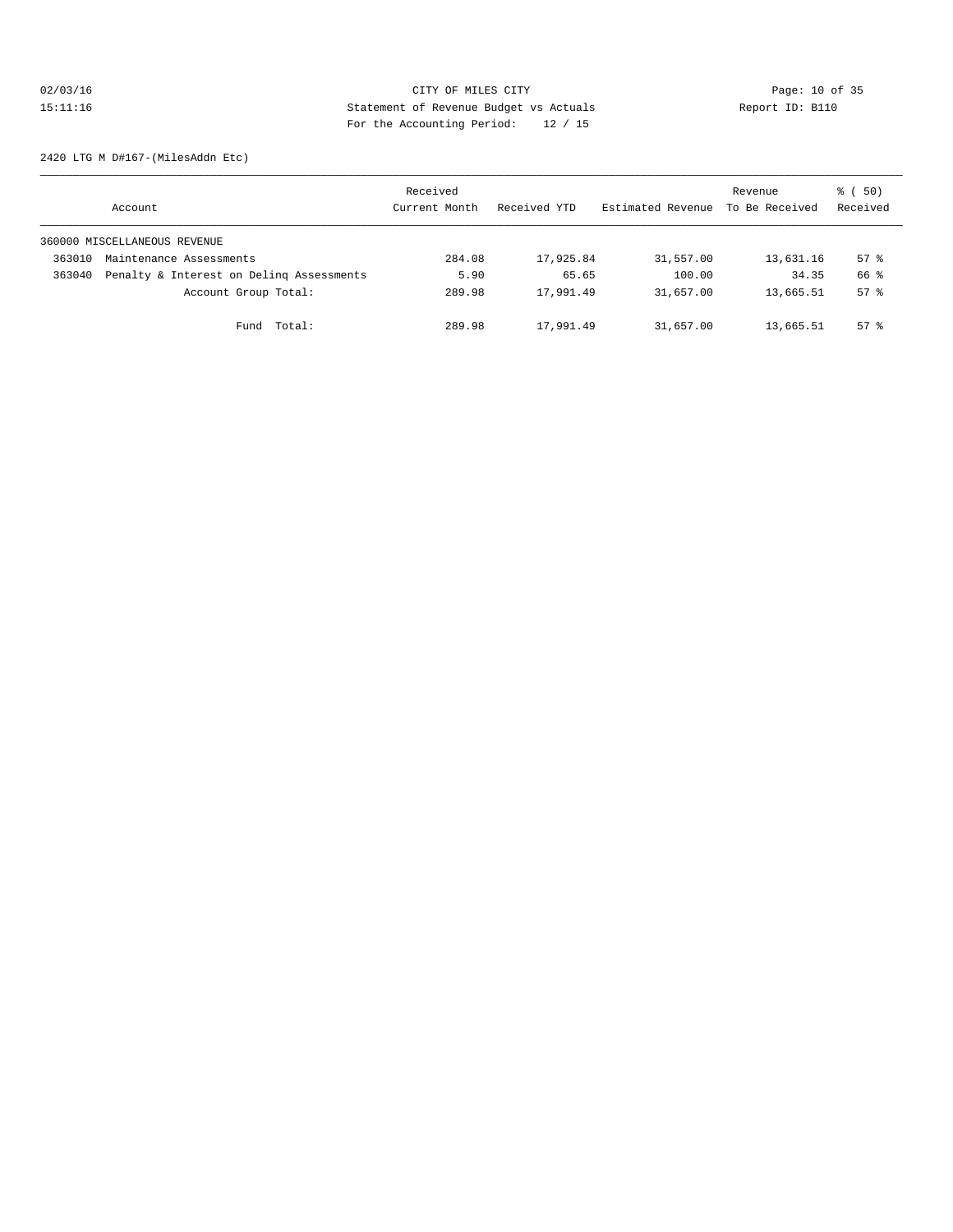# 02/03/16 Page: 11 of 35 15:11:16 Statement of Revenue Budget vs Actuals Report ID: B110 For the Accounting Period: 12 / 15

2430 LTG M D#171-(Balsam Est)

|        | Account                                  | Received<br>Current Month | Received YTD | Estimated Revenue | Revenue<br>To Be Received | 8 ( 50)<br>Received |
|--------|------------------------------------------|---------------------------|--------------|-------------------|---------------------------|---------------------|
|        | 360000 MISCELLANEOUS REVENUE             |                           |              |                   |                           |                     |
| 363010 | Maintenance Assessments                  | 69.39                     | 2,284.58     | 4,267.00          | 1,982.42                  | $54$ %              |
| 363040 | Penalty & Interest on Deling Assessments | 0.79                      | 0.79         | 0.00              | $-0.79$                   | $***$ $\approx$     |
|        | Account Group Total:                     | 70.18                     | 2,285.37     | 4,267.00          | 1,981.63                  | $54$ $%$            |
|        | Total:<br>Fund                           | 70.18                     | 2,285.37     | 4,267.00          | 1,981.63                  | $54$ $%$            |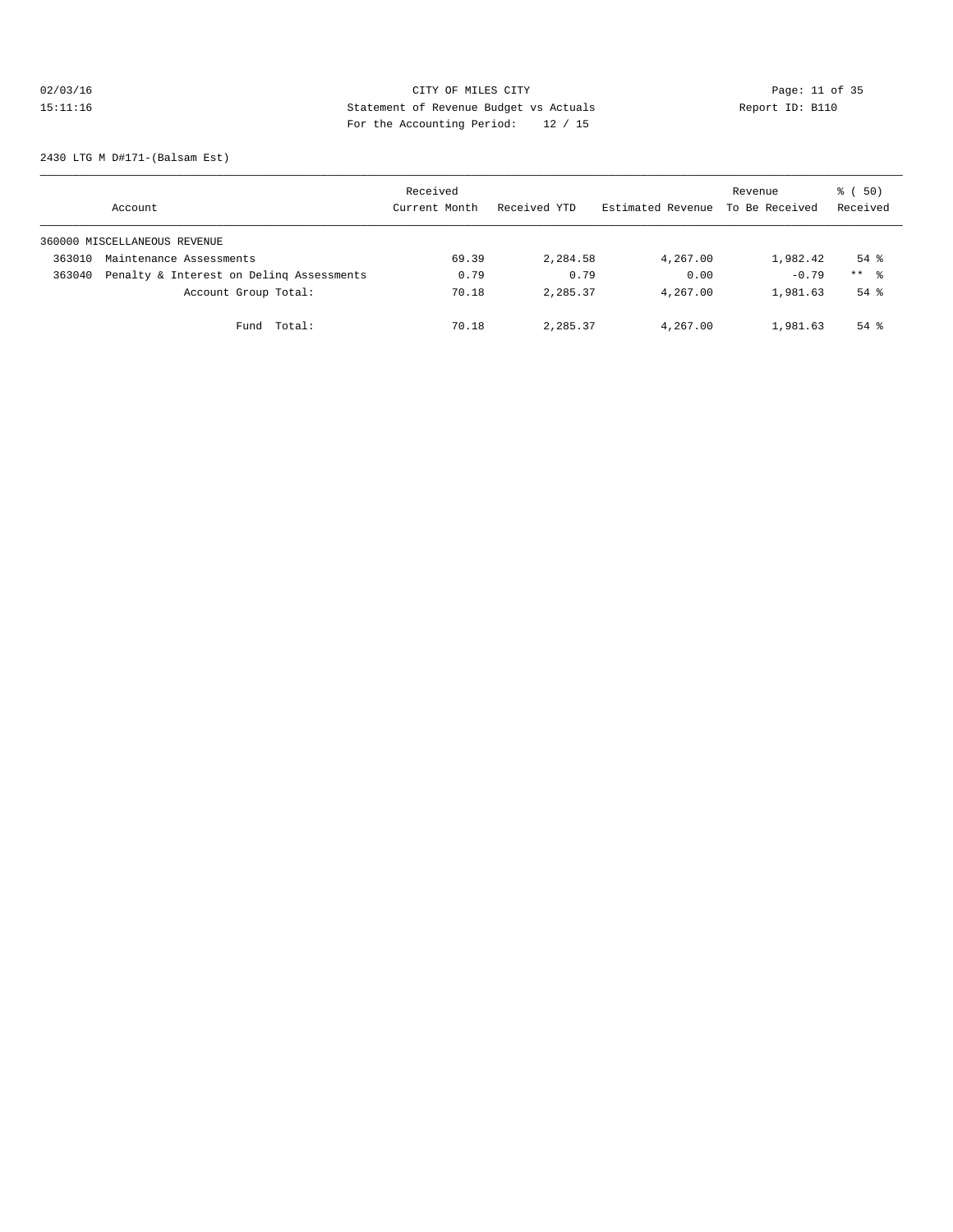# 02/03/16 Page: 12 of 35 15:11:16 Statement of Revenue Budget vs Actuals Report ID: B110<br>Report ID: B110 For the Accounting Period: 12 / 15

2440 LTG M D#172-(Main Str)

|        |                                          | Received      |              |                   | Revenue        | % ( 50)         |
|--------|------------------------------------------|---------------|--------------|-------------------|----------------|-----------------|
|        | Account                                  | Current Month | Received YTD | Estimated Revenue | To Be Received | Received        |
|        | 360000 MISCELLANEOUS REVENUE             |               |              |                   |                |                 |
| 363010 | Maintenance Assessments                  | 0.00          | 10,343.13    | 17,482.00         | 7,138.87       | 59 <sup>8</sup> |
| 363040 | Penalty & Interest on Deling Assessments | 0.00          | 0.00         | 100.00            | 100.00         | 0 <sup>8</sup>  |
|        | Account Group Total:                     | 0.00          | 10,343.13    | 17,582.00         | 7,238.87       | 59%             |
|        | 370000 INVESTMENT EARNINGS               |               |              |                   |                |                 |
| 371010 | Investment Earnings                      | 0.00          | 0.00         | 50.00             | 50.00          | 0 <sup>8</sup>  |
|        | Account Group Total:                     | 0.00          | 0.00         | 50.00             | 50.00          | 0 <sup>8</sup>  |
|        | Total:<br>Fund                           | 0.00          | 10,343.13    | 17,632.00         | 7.288.87       | 59 %            |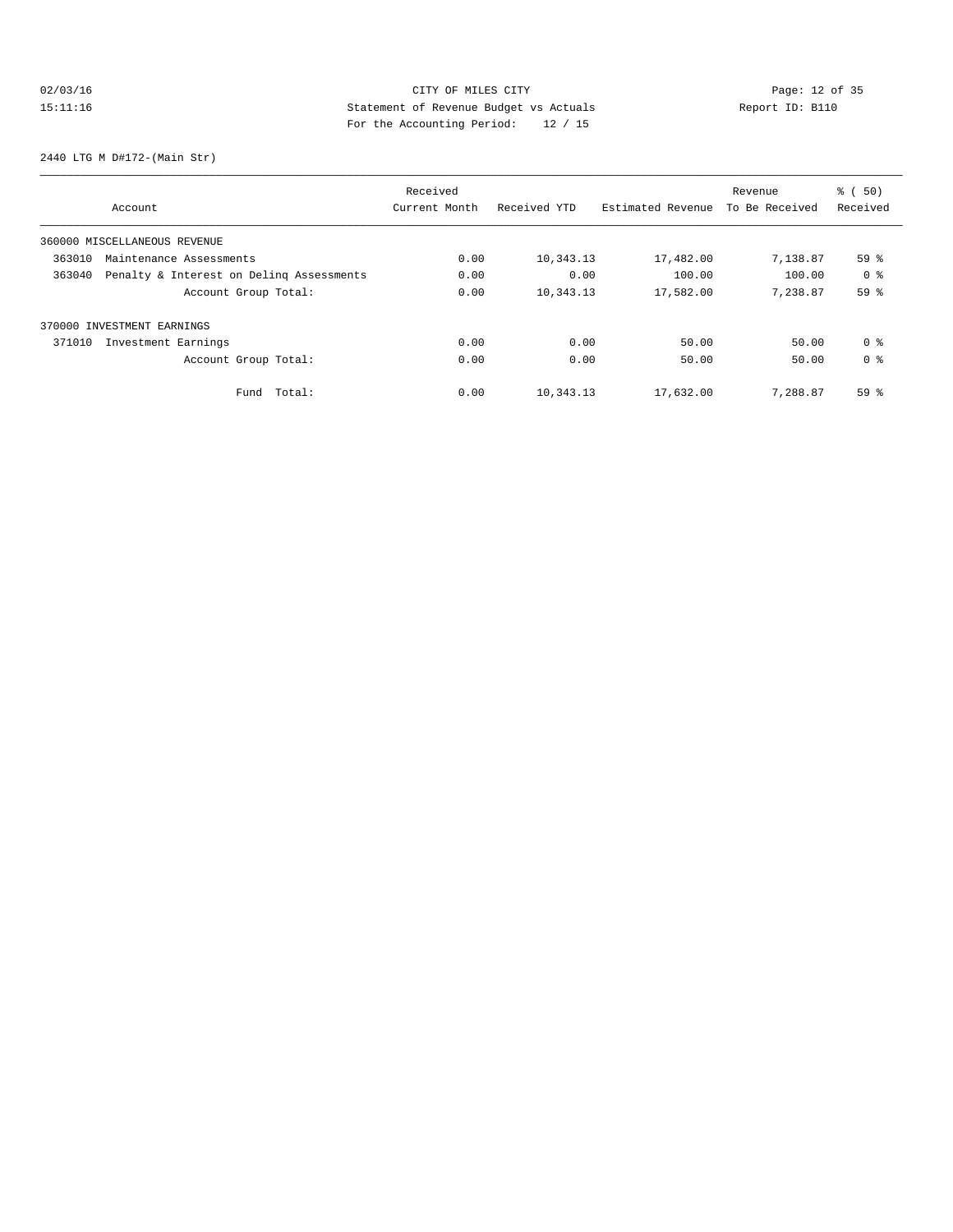# 02/03/16 Page: 13 of 35 15:11:16 Statement of Revenue Budget vs Actuals Report ID: B110 For the Accounting Period: 12 / 15

2450 LTG M D#195-(SG-Trico)

|        | Account                                  | Received<br>Current Month | Received YTD | Estimated Revenue | Revenue<br>To Be Received | 8 ( 50)<br>Received |
|--------|------------------------------------------|---------------------------|--------------|-------------------|---------------------------|---------------------|
|        | 360000 MISCELLANEOUS REVENUE             |                           |              |                   |                           |                     |
| 363010 | Maintenance Assessments                  | 47.06                     | 2,709.73     | 5,319,00          | 2,609.27                  | $51$ $%$            |
| 363040 | Penalty & Interest on Deling Assessments | 0.53                      | 2.17         | 0.00              | $-2.17$                   | $***$ $\approx$     |
|        | Account Group Total:                     | 47.59                     | 2,711.90     | 5,319.00          | 2,607.10                  | $51$ $%$            |
|        | Total:<br>Fund                           | 47.59                     | 2,711.90     | 5,319.00          | 2,607.10                  | $51$ $%$            |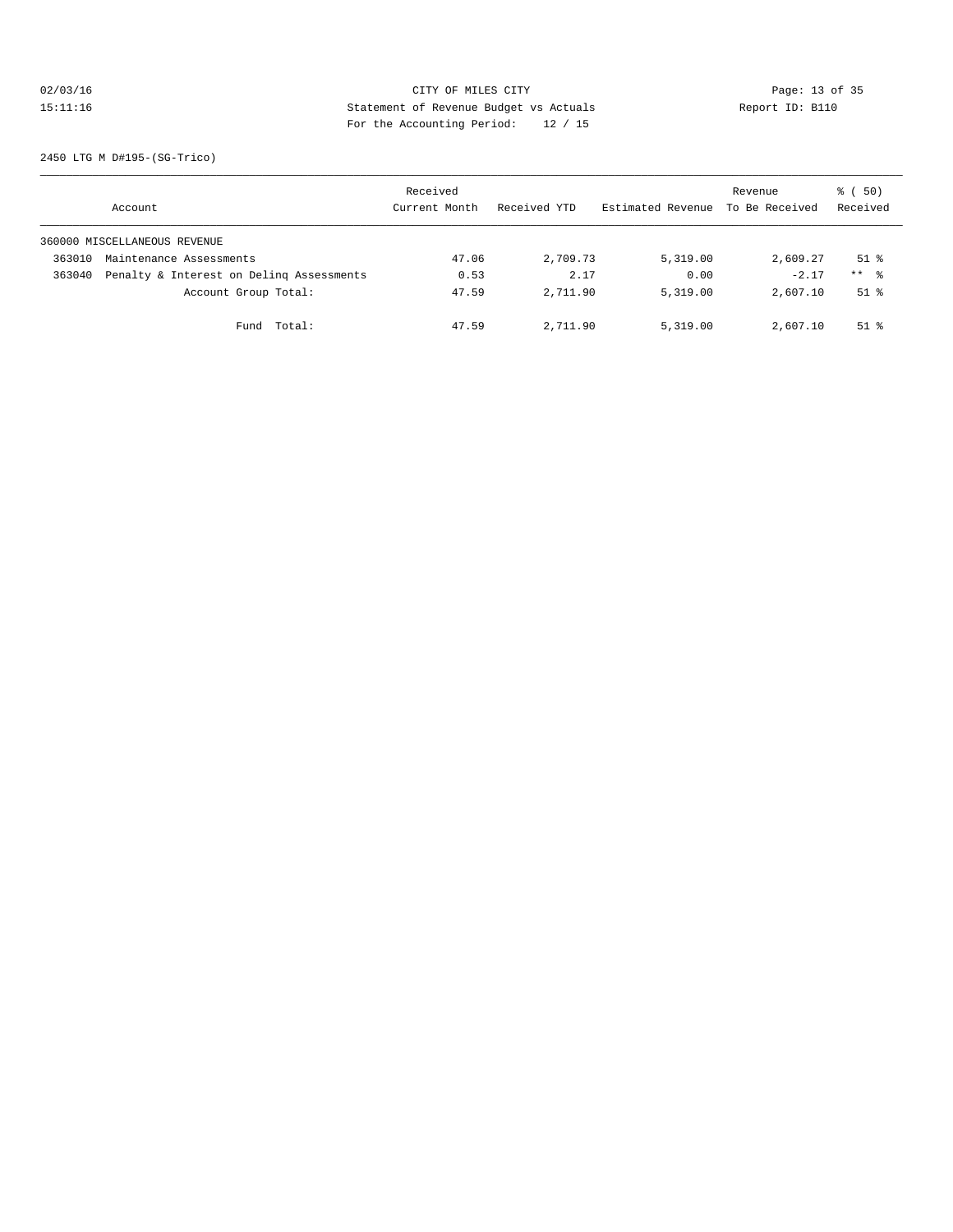# 02/03/16 Page: 14 of 35 15:11:16 Statement of Revenue Budget vs Actuals Report ID: B110 For the Accounting Period: 12 / 15

2470 LTG M D#202-(SG-MDU&NV)

|        | Account                                  | Received<br>Current Month | Received YTD | Estimated Revenue | Revenue<br>To Be Received | 8 ( 50)<br>Received |
|--------|------------------------------------------|---------------------------|--------------|-------------------|---------------------------|---------------------|
|        | 360000 MISCELLANEOUS REVENUE             |                           |              |                   |                           |                     |
| 363010 | Maintenance Assessments                  | 86.79                     | 4,194.46     | 7,614.00          | 3,419.54                  | $55$ $\frac{6}{3}$  |
| 363040 | Penalty & Interest on Deling Assessments | 0.98                      | 12.71        | 10.00             | $-2.71$                   | $127$ $%$           |
|        | Account Group Total:                     | 87.77                     | 4,207.17     | 7,624.00          | 3,416.83                  | $55$ $\frac{6}{3}$  |
|        | Total:<br>Fund                           | 87.77                     | 4,207.17     | 7,624.00          | 3,416.83                  | $55$ $\frac{6}{3}$  |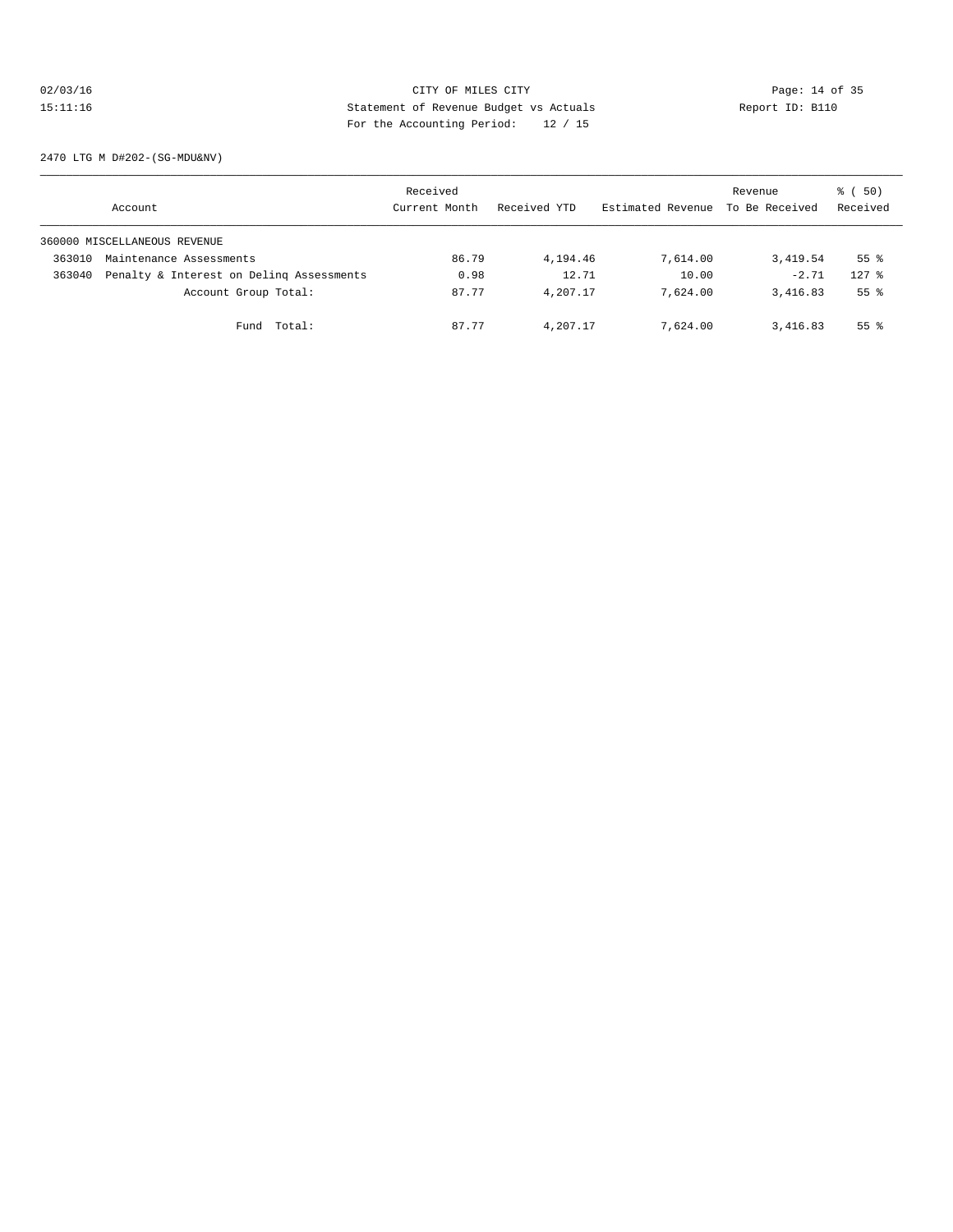# 02/03/16 Page: 15 of 35 15:11:16 Statement of Revenue Budget vs Actuals Report ID: B110 For the Accounting Period: 12 / 15

2480 LTG M M#173-(Milestown Estates)

|        | Account                                  | Received<br>Current Month | Received YTD | Estimated Revenue | Revenue<br>To Be Received | 8 ( 50)<br>Received |
|--------|------------------------------------------|---------------------------|--------------|-------------------|---------------------------|---------------------|
|        | 360000 MISCELLANEOUS REVENUE             |                           |              |                   |                           |                     |
| 363010 | Maintenance Assessments                  | 0.00                      | 1,378.43     | 1,701.00          | 322.57                    | 81 %                |
| 363040 | Penalty & Interest on Deling Assessments | 0.00                      | 5.22         | 0.00              | $-5.22$                   | $***$ $\approx$     |
|        | Account Group Total:                     | 0.00                      | 1,383.65     | 1,701.00          | 317.35                    | 81 %                |
|        | Fund Total:                              | 0.00                      | 1,383.65     | 1,701.00          | 317.35                    | $81$ %              |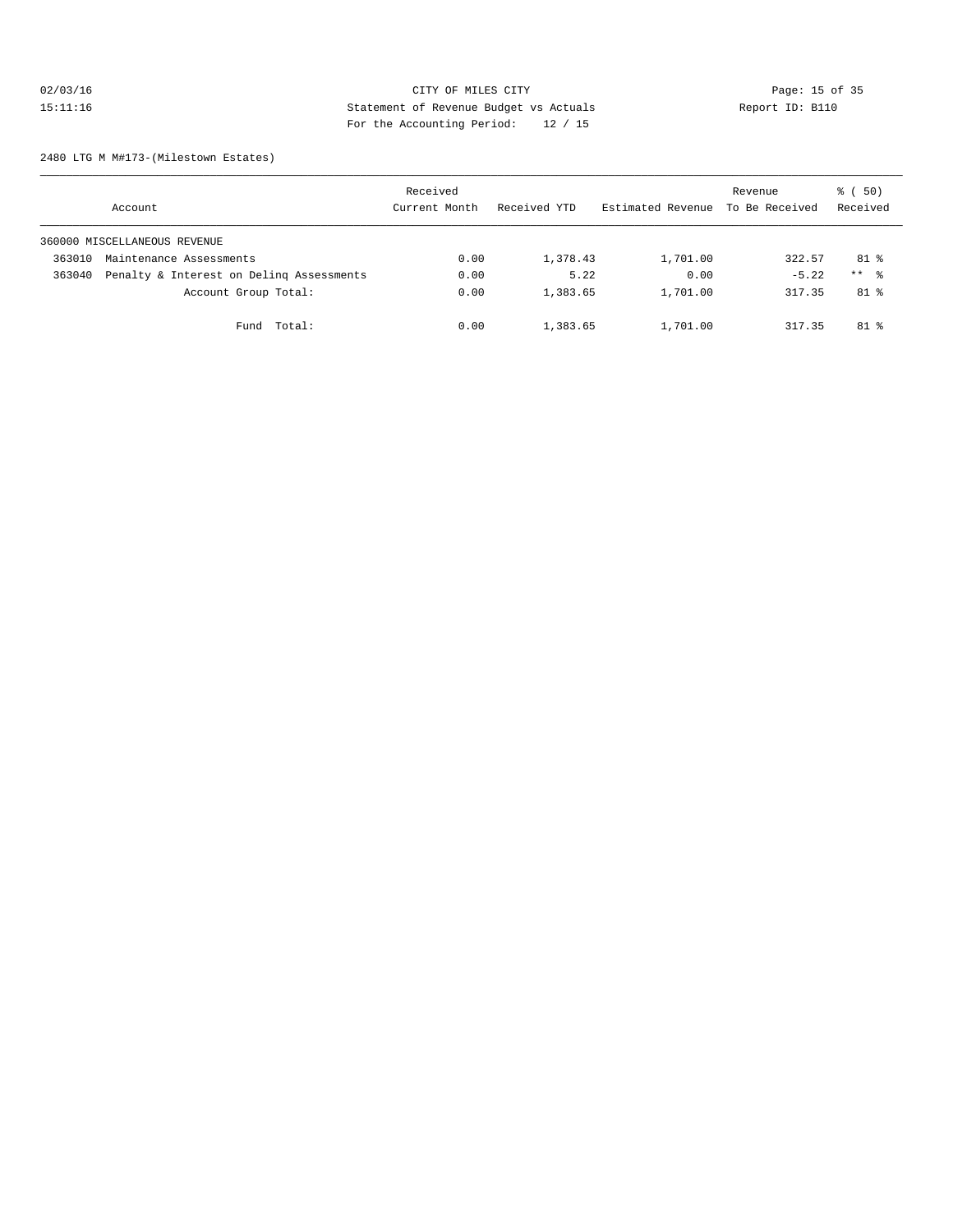# 02/03/16 Page: 16 of 35<br>
OF MILES CITY OF MILES CITY Page: 16 of 35<br>
Statement of Revenue Budget vs Actuals<br>
Position Position Position Position (19, 15 15:11:16 Statement of Revenue Budget vs Actuals Report ID: B110 For the Accounting Period: 12 / 15

2510 STR MAINT DIST #204

|        |                                          | Received      |              |                   | Revenue        | % (50)         |
|--------|------------------------------------------|---------------|--------------|-------------------|----------------|----------------|
|        | Account                                  | Current Month | Received YTD | Estimated Revenue | To Be Received | Received       |
|        | 360000 MISCELLANEOUS REVENUE             |               |              |                   |                |                |
| 362020 | MISC REVENUE                             | 0.00          | 59,703.00    | 59,703.00         | 0.00           | $100*$         |
| 363010 | Maintenance Assessments                  | 16,262.46     | 595,909.69   | 1,020,036.00      | 424, 126. 31   | 58 %           |
| 363040 | Penalty & Interest on Deling Assessments | 204.80        | 1,421.66     | 1,000.00          | $-421.66$      | 142 %          |
|        | Account Group Total:                     | 16,467.26     | 657,034.35   | 1,080,739.00      | 423,704.65     | 61 %           |
|        | 370000 INVESTMENT EARNINGS               |               |              |                   |                |                |
| 371010 | Investment Earnings                      | 0.00          | 0.00         | 400.00            | 400.00         | 0 <sup>8</sup> |
|        | Account Group Total:                     | 0.00          | 0.00         | 400.00            | 400.00         | 0 <sup>8</sup> |
| 380000 | OTHER FINANCING SOURCES                  |               |              |                   |                |                |
| 383000 | Interfund Operating Transfer             | 0.00          | 0.00         | 90,327.00         | 90,327.00      | 0 <sup>8</sup> |
|        | Account Group Total:                     | 0.00          | 0.00         | 90,327.00         | 90,327.00      | 0 <sup>8</sup> |
|        | Total:<br>Fund                           | 16,467.26     | 657,034.35   | 1,171,466.00      | 514, 431.65    | 56%            |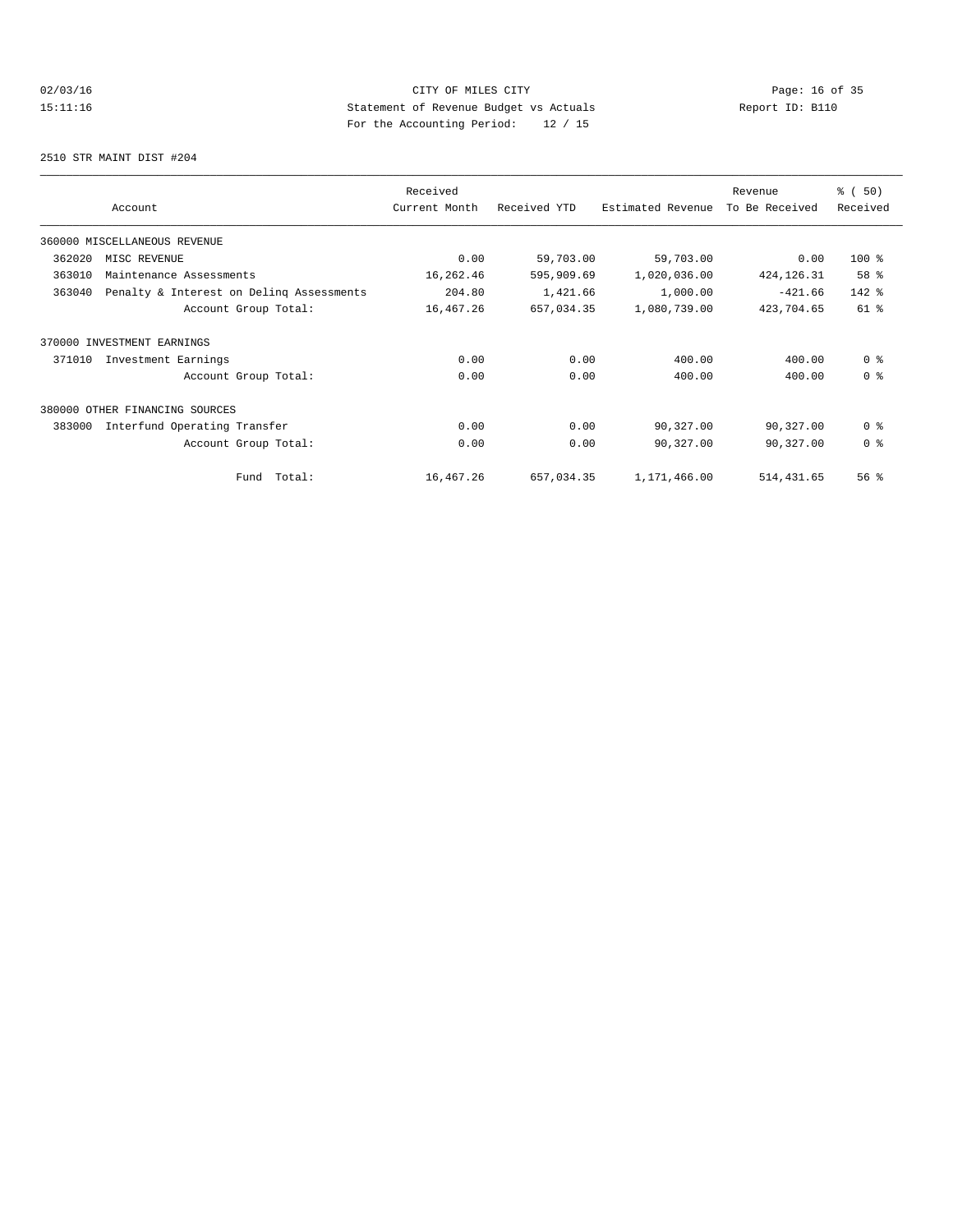# 02/03/16 Page: 17 of 35 15:11:16 Statement of Revenue Budget vs Actuals Report ID: B110<br>Report ID: B110 For the Accounting Period: 12 / 15

#### 2520 STR MAINT DIST #205

| Account                                            | Received<br>Current Month | Received YTD | Estimated Revenue | Revenue<br>To Be Received | % (50)<br>Received      |
|----------------------------------------------------|---------------------------|--------------|-------------------|---------------------------|-------------------------|
|                                                    |                           |              |                   |                           |                         |
| 330000 INTERGOVERNMENTAL REVENUES                  |                           |              |                   |                           |                         |
| 334001<br>CTEP-SRTS- Safe route to school          | 0.00                      | 17,668.05    | 315,010.00        | 297, 341.95               | 6 %                     |
| Account Group Total:                               | 0.00                      | 17,668.05    | 315,010.00        | 297, 341.95               | 6 %                     |
| 360000 MISCELLANEOUS REVENUE                       |                           |              |                   |                           |                         |
| 363010<br>Maintenance Assessments                  | 7,403.23                  | 148,625.36   | 242,476.00        | 93,850.64                 | $61$ %                  |
| Penalty & Interest on Deling Assessments<br>363040 | 83.87                     | 516.22       | 1,000.00          | 483.78                    | $52$ $%$                |
| Account Group Total:                               | 7,487.10                  | 149, 141.58  | 243, 476.00       | 94,334.42                 | $61$ %                  |
| 370000 INVESTMENT EARNINGS                         |                           |              |                   |                           |                         |
| 371010<br>Investment Earnings                      | 0.00                      | 0.00         | 400.00            | 400.00                    | 0 <sup>8</sup>          |
| Account Group Total:                               | 0.00                      | 0.00         | 400.00            | 400.00                    | 0 <sup>8</sup>          |
| 380000 OTHER FINANCING SOURCES                     |                           |              |                   |                           |                         |
| Interfund Operating Transfer<br>383000             | 0.00                      | 0.00         | 90,327.00         | 90,327.00                 | 0 <sup>8</sup>          |
| Account Group Total:                               | 0.00                      | 0.00         | 90,327.00         | 90,327.00                 | $0 \text{ }$ $\text{ }$ |
| Fund Total:                                        | 7,487.10                  | 166,809.63   | 649,213.00        | 482, 403.37               | 26%                     |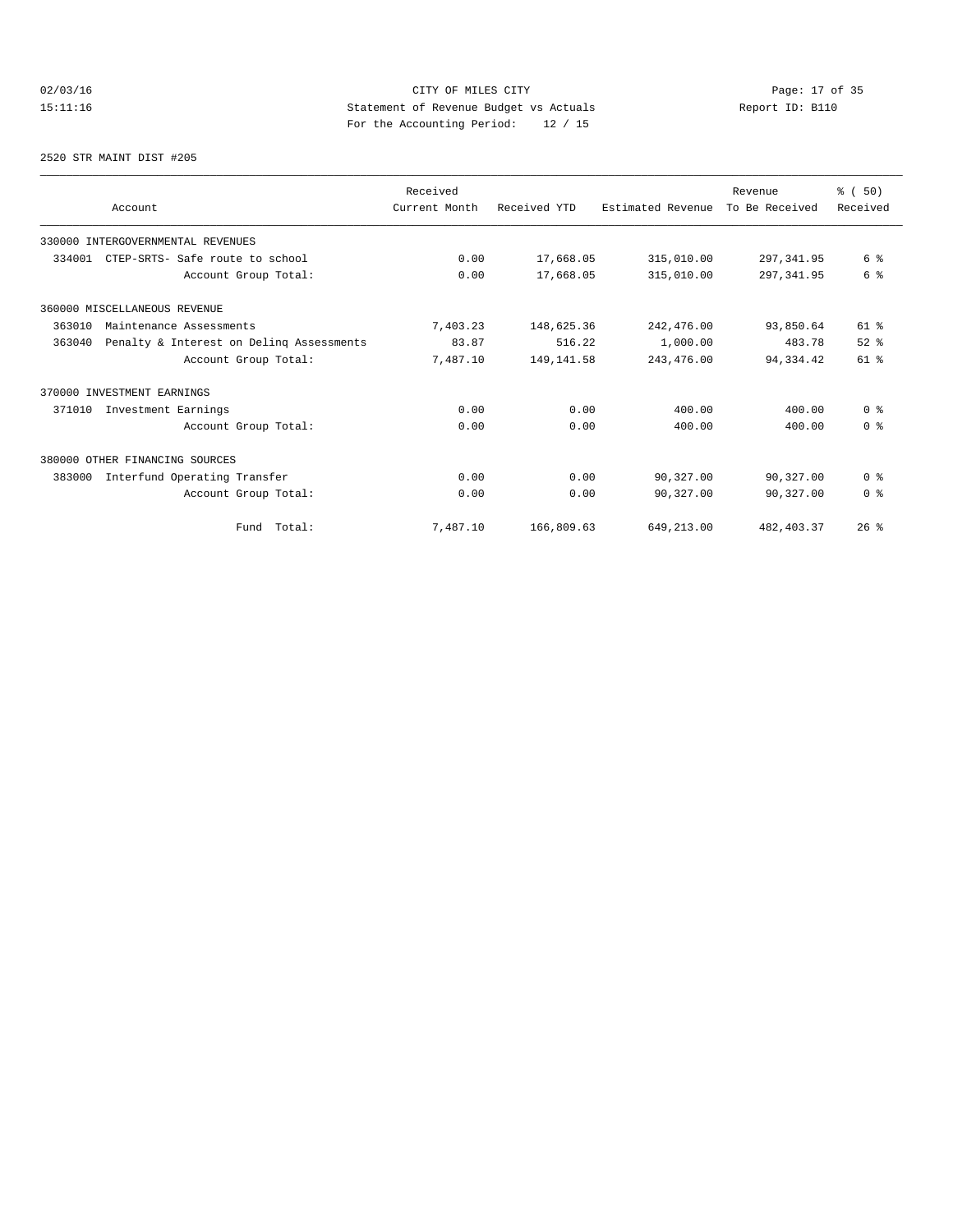# 02/03/16 Page: 18 of 35 15:11:16 Statement of Revenue Budget vs Actuals Report ID: B110 For the Accounting Period: 12 / 15

#### 2540 STR MAINT DIST#207-(MILESTOWN ESTATES)

|        | Account                                  | Received<br>Current Month | Received YTD | Estimated Revenue | Revenue<br>To Be Received | 8 ( 50)<br>Received |
|--------|------------------------------------------|---------------------------|--------------|-------------------|---------------------------|---------------------|
|        | 360000 MISCELLANEOUS REVENUE             |                           |              |                   |                           |                     |
| 363010 | Maintenance Assessments                  | 0.00                      | 4,990.03     | 6,464.00          | 1,473.97                  | 77.8                |
| 363040 | Penalty & Interest on Deling Assessments | 0.00                      | 12.61        | 0.00              | $-12.61$                  | $***$ %             |
|        | Account Group Total:                     | 0.00                      | 5,002.64     | 6.464.00          | 1,461.36                  | $77*$               |
|        | Fund Total:                              | 0.00                      | 5,002.64     | 6,464.00          | 1,461.36                  | $77*$               |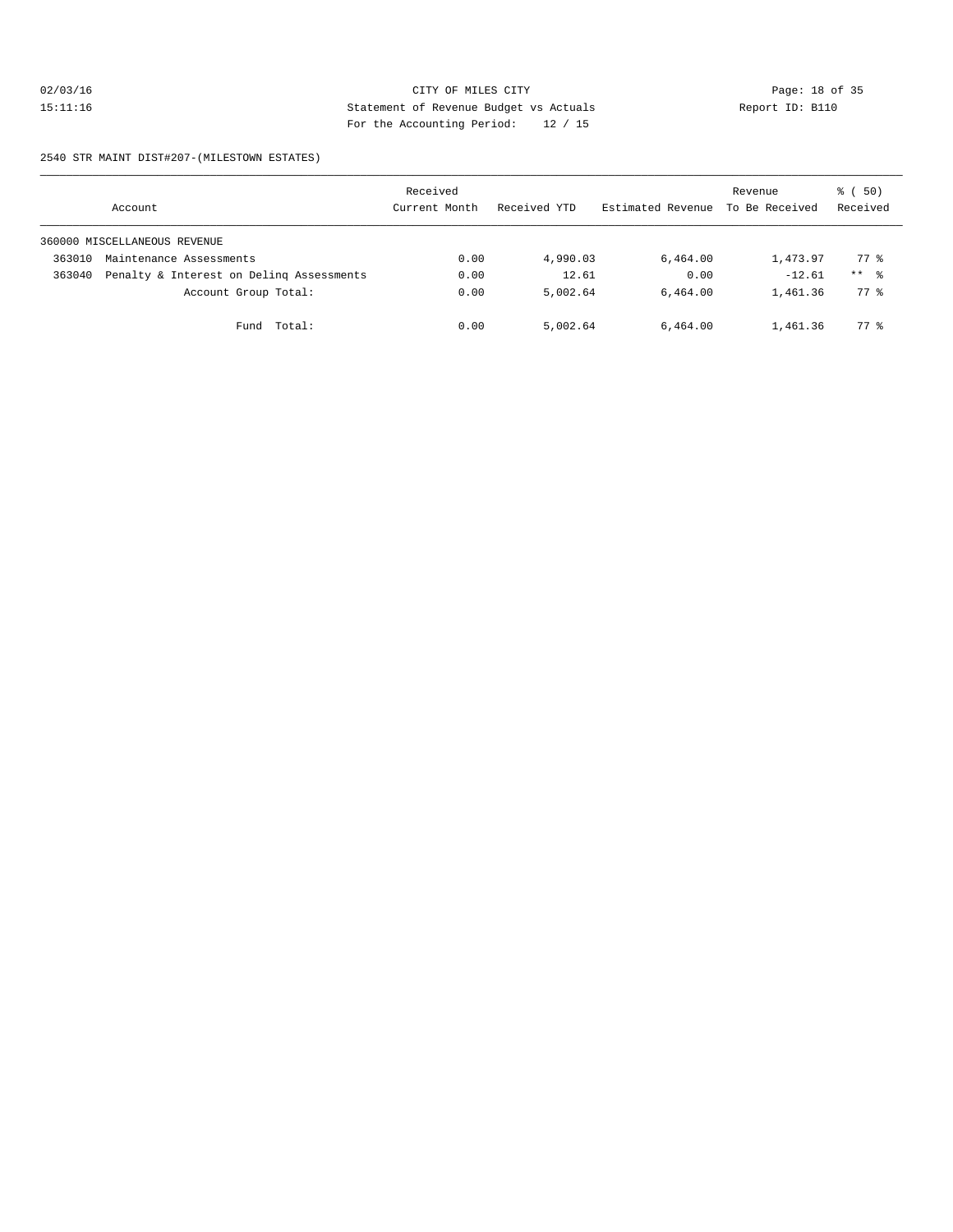# 02/03/16 CITY OF MILES CITY<br>15:11:16 Development of Revenue Budget vs Actuals<br>2004 Terms the New Motor Development of Actuals<br>2006 Terms the New Motor Development of Actual Section 2006 2016 15:11:16 Statement of Revenue Budget vs Actuals Report ID: B110 For the Accounting Period: 12 / 15

#### 2701 Fire Grants

| Account                      | Received<br>Current Month | Received YTD | Estimated Revenue To Be Received | Revenue  | ៖ (50)<br>Received |
|------------------------------|---------------------------|--------------|----------------------------------|----------|--------------------|
| 360000 MISCELLANEOUS REVENUE |                           |              |                                  |          |                    |
| 365040<br>DONATIONS-FIRE/AMB | 0.00                      | 0.00         | 1,000.00                         | 1,000.00 | 0 %                |
| Account Group Total:         | 0.00                      | 0.00         | 1,000.00                         | 1,000.00 | 0 <sup>8</sup>     |
| Fund Total:                  | 0.00                      | 0.00         | 1,000.00                         | 1,000.00 | 0 %                |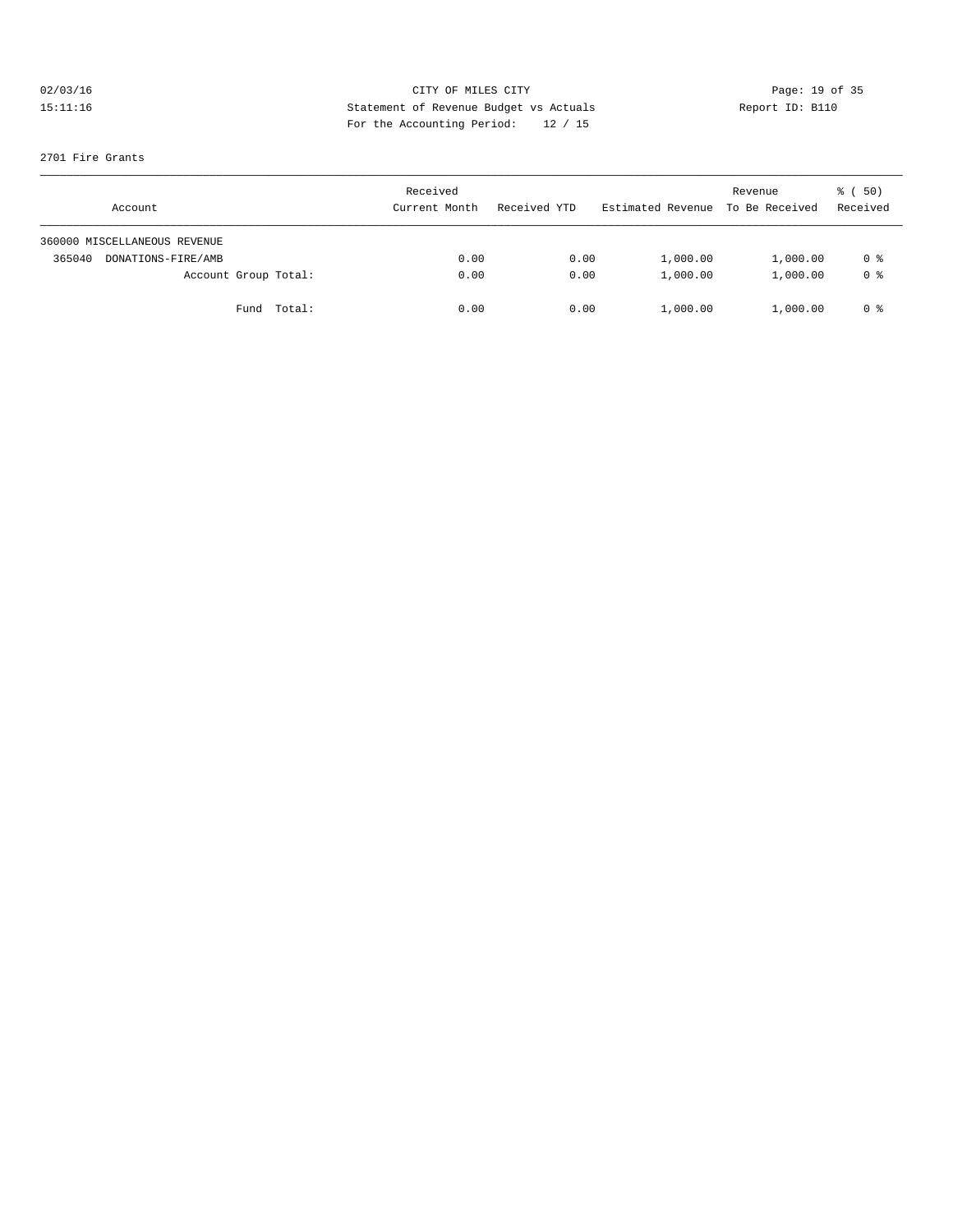# 02/03/16 Page: 20 of 35 15:11:16 Statement of Revenue Budget vs Actuals Report ID: B110 For the Accounting Period: 12 / 15

2820 GAS TAX

| Account                              | Received<br>Current Month | Received YTD | Estimated Revenue | Revenue<br>To Be Received | 8 ( 50)<br>Received |
|--------------------------------------|---------------------------|--------------|-------------------|---------------------------|---------------------|
| 330000 INTERGOVERNMENTAL REVENUES    |                           |              |                   |                           |                     |
| Gasoline Tax Apportionment<br>335040 | 15,054.52                 | 90,327.12    | 180,654.00        | 90,326.88                 | 50%                 |
| Account Group Total:                 | 15,054.52                 | 90,327.12    | 180,654.00        | 90,326.88                 | 50%                 |
| Fund Total:                          | 15,054.52                 | 90,327.12    | 180,654.00        | 90,326.88                 | $50*$               |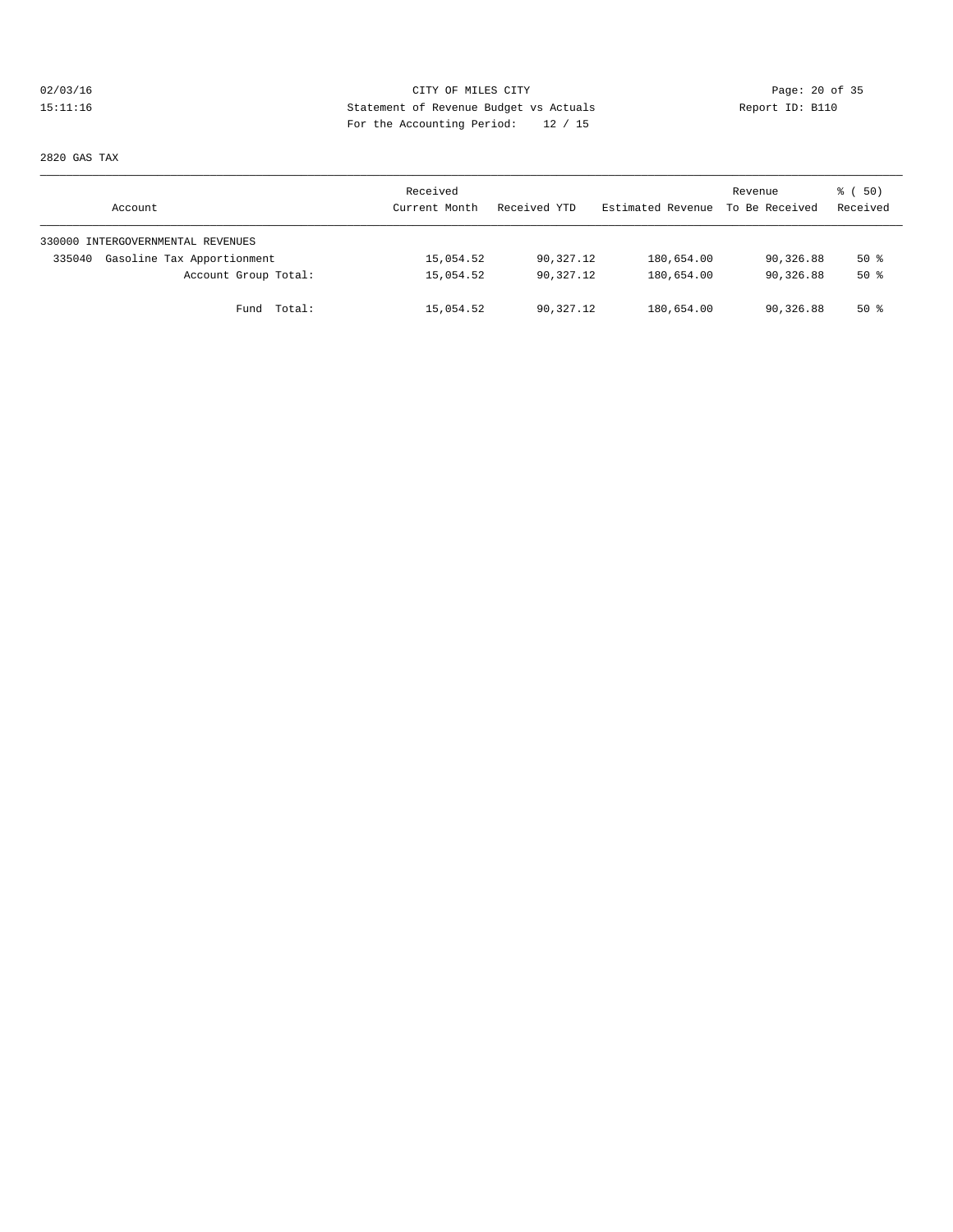# 02/03/16 Page: 21 of 35<br>
DES CITY OF MILES CITY PARTIES CITY Page: 21 of 35<br>
Statement of Revenue Budget vs Actuals<br>
Por the Accounting Positel (10 / 15 15:11:16 Statement of Revenue Budget vs Actuals Report ID: B110 For the Accounting Period: 12 / 15

#### 2850 911 EMERGENCY

|        |                                   |        | Received      |              |                   | Revenue        | 8 ( 50)        |
|--------|-----------------------------------|--------|---------------|--------------|-------------------|----------------|----------------|
|        | Account                           |        | Current Month | Received YTD | Estimated Revenue | To Be Received | Received       |
|        | 330000 INTERGOVERNMENTAL REVENUES |        |               |              |                   |                |                |
| 335080 | Basic 911 Funds                   |        | 0.00          | 31,587.26    | 63,000.00         | 31, 412.74     | $50*$          |
| 335081 | Enhanced 911 Funds                |        | 0.00          | 31,587.26    | 63,000.00         | 31, 412.74     | $50*$          |
| 335082 | 911 - WIRELESS FUNDS              |        | 0.00          | 60,103.57    | 75,000.00         | 14,896.43      | $80*$          |
|        | Account Group Total:              |        | 0.00          | 123,278.09   | 201,000.00        | 77,721.91      | 61 %           |
|        | 370000 INVESTMENT EARNINGS        |        |               |              |                   |                |                |
| 371010 | Investment Earnings               |        | 0.00          | 0.00         | 200.00            | 200.00         | 0 <sup>8</sup> |
|        | Account Group Total:              |        | 0.00          | 0.00         | 200.00            | 200.00         | 0 <sup>8</sup> |
|        | Fund                              | Total: | 0.00          | 123, 278, 09 | 201,200.00        | 77,921.91      | 61 %           |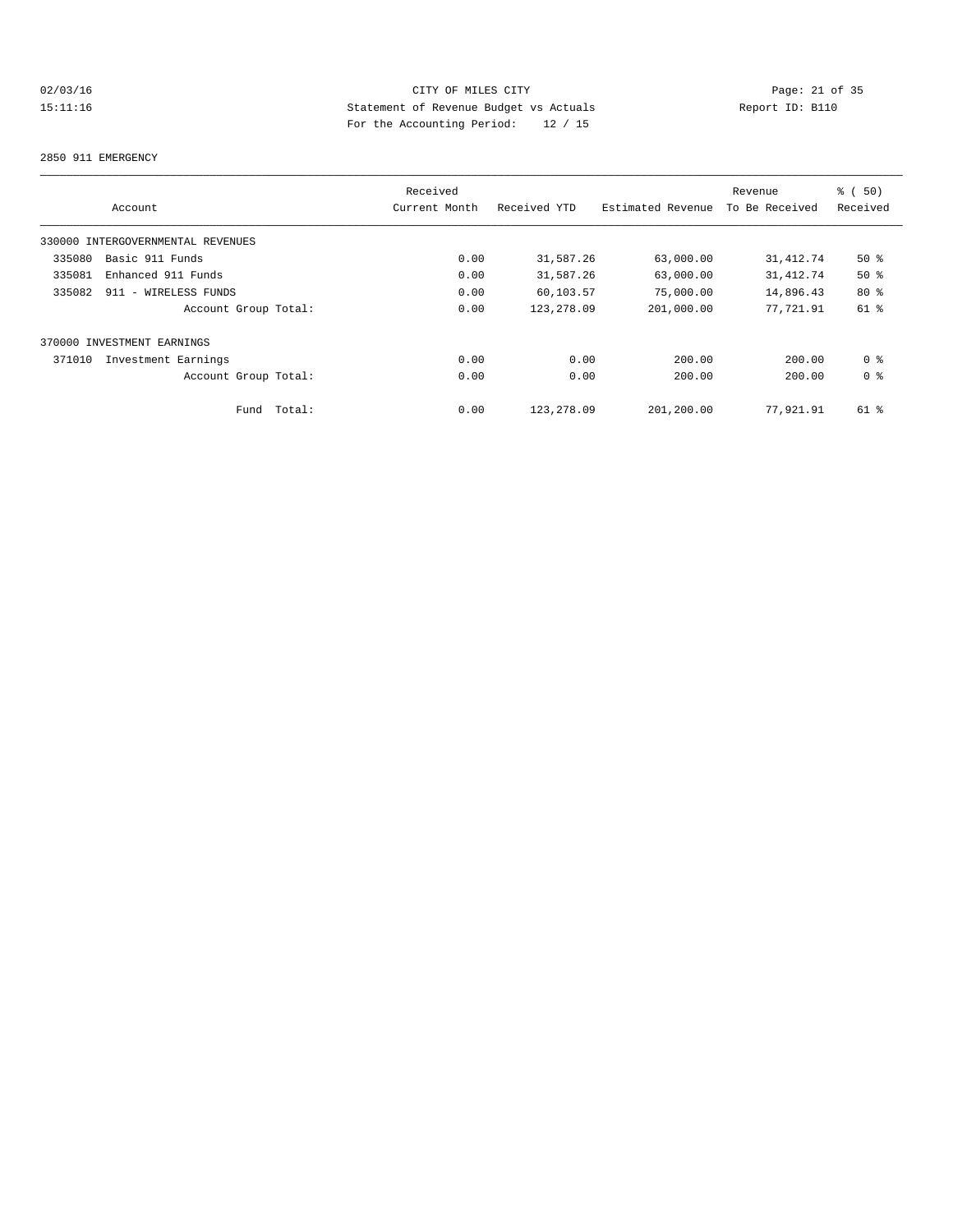# 02/03/16 Page: 22 of 35<br>
DES CITY OF MILES CITY PARTIES CITY Page: 22 of 35<br>
Statement of Revenue Budget vs Actuals<br>
Por the Accounting Positel (10 / 15 15:11:16 Statement of Revenue Budget vs Actuals Report ID: B110 For the Accounting Period: 12 / 15

#### 2880 LIBRARY GRANTS

|        | Account                           | Received<br>Current Month | Received YTD | Estimated Revenue | Revenue<br>To Be Received | ී (<br>(50)<br>Received |
|--------|-----------------------------------|---------------------------|--------------|-------------------|---------------------------|-------------------------|
|        | 330000 INTERGOVERNMENTAL REVENUES |                           |              |                   |                           |                         |
| 334100 | Library - State Aid               | 0.00                      | 5,398.69     | 5,399.00          | 0.31                      | $100*$                  |
| 334101 | HB#193-Interlibrary Loan Reimb    | 0.00                      | 0.00         | 5,000.00          | 5,000.00                  | 0 <sup>8</sup>          |
| 334105 | Sagebrush Fed/Coal Sev Tax        | 0.00                      | 4,792.80     | 4,793.00          | 0.20                      | $100*$                  |
|        | Account Group Total:              | 0.00                      | 10,191.49    | 15,192.00         | 5,000.51                  | 67 %                    |
|        | Total:<br>Fund                    | 0.00                      | 10,191.49    | 15,192.00         | 5,000.51                  | 67 %                    |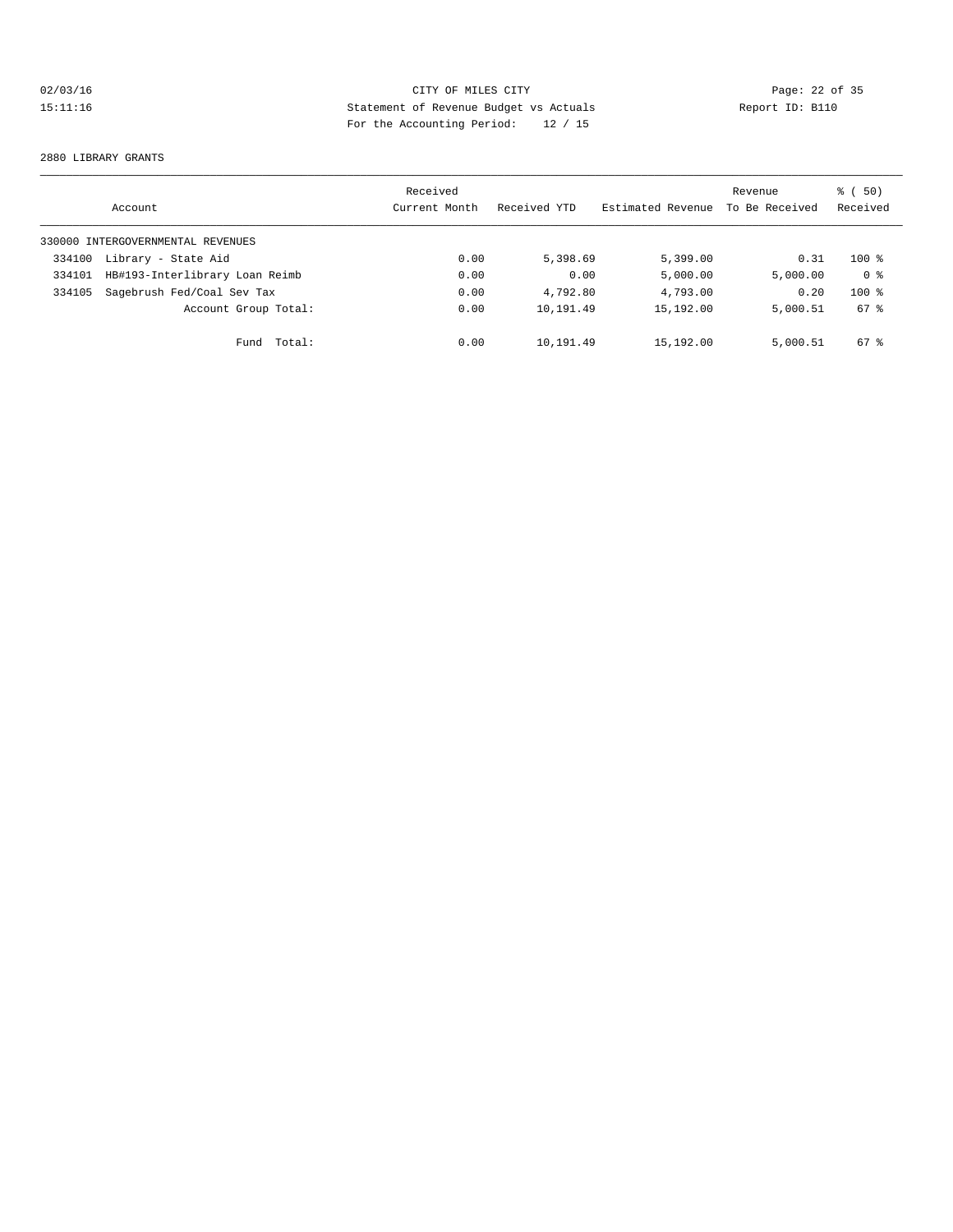# 02/03/16 Page: 23 of 35<br>
DES CITY OF MILES CITY PARTIES CITY Page: 23 of 35<br>
Statement of Revenue Budget vs Actuals<br>
Parties New York Constants and the New York Constants and the New York Constants and the New York Constan 15:11:16 Statement of Revenue Budget vs Actuals Report ID: B110 For the Accounting Period: 12 / 15

2935 Historic Preservation

|                                        | Received      |              |                   | Revenue        | % (50)         |
|----------------------------------------|---------------|--------------|-------------------|----------------|----------------|
| Account                                | Current Month | Received YTD | Estimated Revenue | To Be Received | Received       |
| 330000 INTERGOVERNMENTAL REVENUES      |               |              |                   |                |                |
| 334000<br>State Grants                 | 0.00          | 2,750.00     | 5,500.00          | 2,750.00       | 50%            |
| Account Group Total:                   | 0.00          | 2,750.00     | 5,500.00          | 2,750.00       | 50%            |
| 340000 Charges for Services            |               |              |                   |                |                |
| Preservation Service Fees<br>346080    | 0.00          | 0.00         | 1,200.00          | 1,200.00       | 0 <sup>8</sup> |
| Account Group Total:                   | 0.00          | 0.00         | 1,200.00          | 1,200.00       | 0 <sup>8</sup> |
| 360000 MISCELLANEOUS REVENUE           |               |              |                   |                |                |
| Contributions and Donations<br>365000  | 0.00          | 1,000.00     | 1,000.00          | 0.00           | $100*$         |
| Account Group Total:                   | 0.00          | 1,000.00     | 1,000.00          | 0.00           | $100*$         |
| 380000 OTHER FINANCING SOURCES         |               |              |                   |                |                |
| Interfund Operating Transfer<br>383000 | 3,457.00      | 3,457.00     | 52,863.00         | 49,406.00      | 7 %            |
| Account Group Total:                   | 3,457.00      | 3,457.00     | 52,863.00         | 49,406.00      | 7 %            |
| Fund Total:                            | 3,457.00      | 7,207.00     | 60,563.00         | 53,356.00      | $12*$          |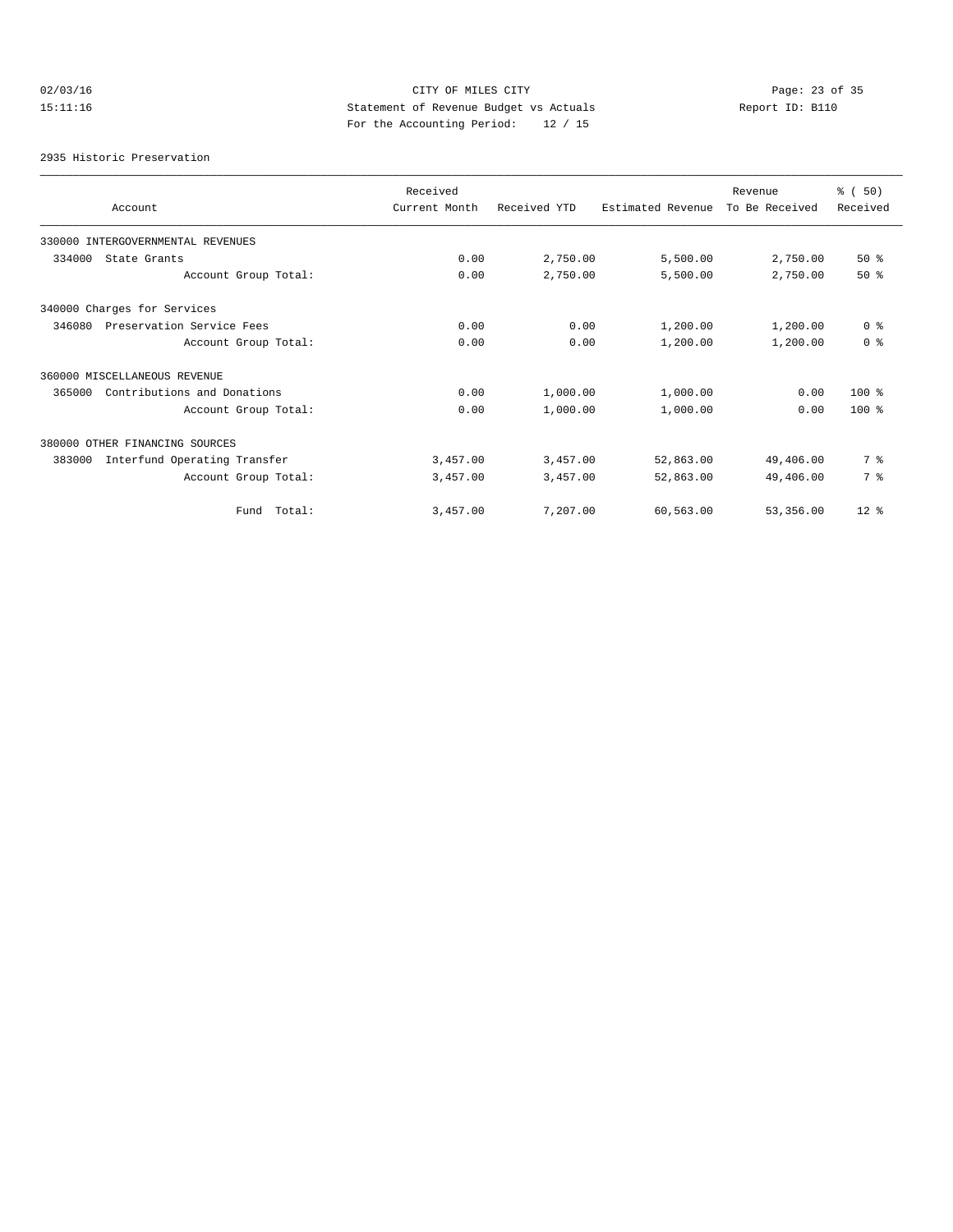# 02/03/16 Page: 24 of 35 15:11:16 Statement of Revenue Budget vs Actuals Report ID: B110 For the Accounting Period: 12 / 15

2985 RETIRED SENIOR VOLUNTEER PROG (RSVP)

|                                   | Received      |              |                   | Revenue        | % ( 50)  |
|-----------------------------------|---------------|--------------|-------------------|----------------|----------|
| Account                           | Current Month | Received YTD | Estimated Revenue | To Be Received | Received |
| 330000 INTERGOVERNMENTAL REVENUES |               |              |                   |                |          |
| 331165<br>RSVP FEDERAL GRANTS     | 0.00          | 12,679.18    | 17,432.00         | 4,752.82       | 73 %     |
| RSVP-Fallon/Custer<br>331166      | 6,854.32      | 22,441.81    | 55,325.00         | 32,883.19      | $41*$    |
| Account Group Total:              | 6,854.32      | 35,120.99    | 72,757.00         | 37,636.01      | 48 %     |
| 360000 MISCELLANEOUS REVENUE      |               |              |                   |                |          |
| 362020<br>MISC REVENUE            | 1,495.00      | 7,194.68     | 15,300.00         | 8,105.32       | 47.8     |
| Account Group Total:              | 1,495.00      | 7,194.68     | 15,300.00         | 8,105.32       | 47.8     |
| Fund Total:                       | 8,349.32      | 42, 315.67   | 88,057.00         | 45, 741, 33    | 48 %     |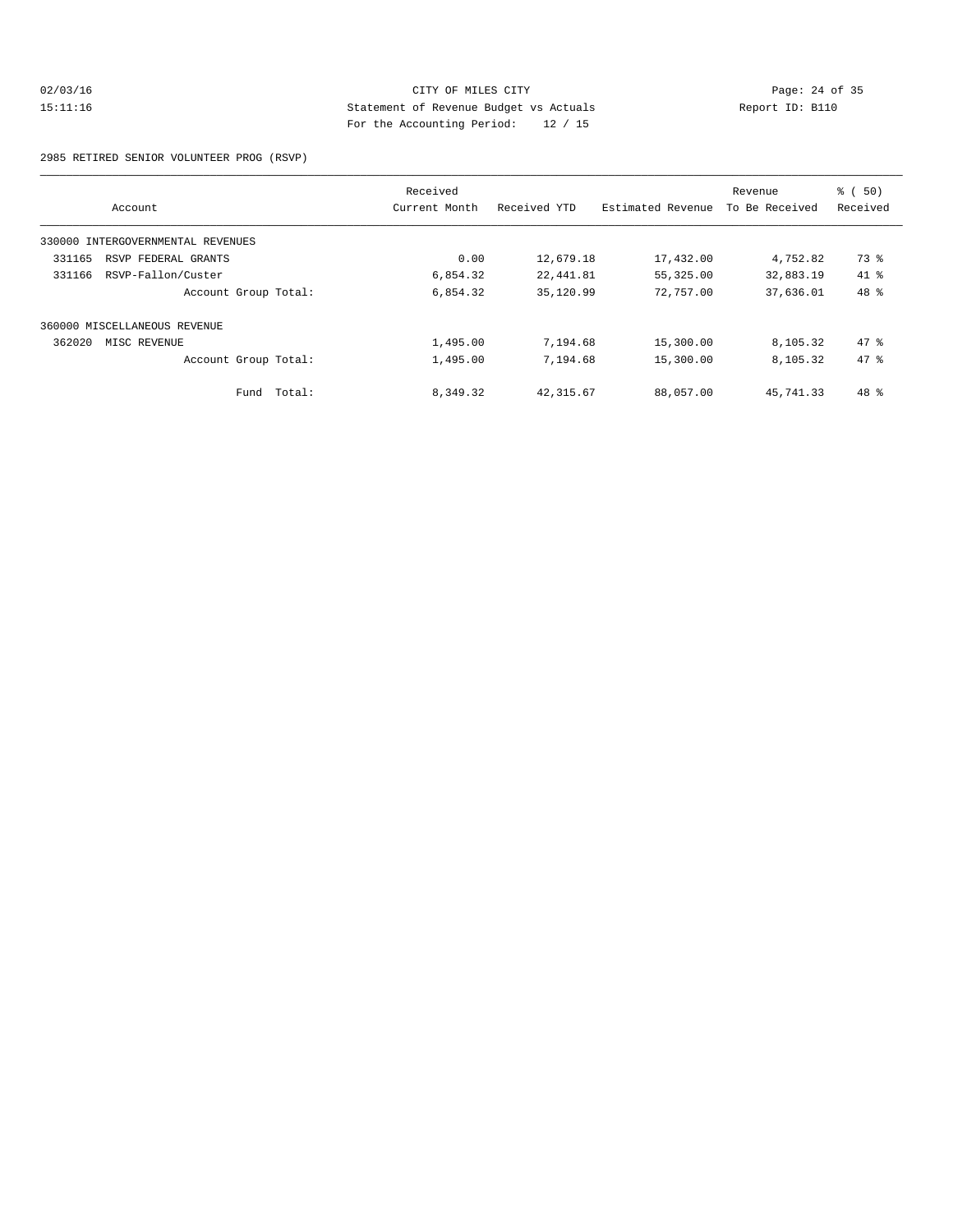# 02/03/16 Page: 25 of 35<br>
DES CITY OF MILES CITY ACTUAL PROPERTY Page: 25 of 35<br>
DES A SERVICE PROPERTY ACTES ACTES AND REPORT ID: B110 15:11:16 Statement of Revenue Budget vs Actuals Report ID: B110 For the Accounting Period: 12 / 15

3400 SID REVOLVING FUND

| Account                                | Received<br>Current Month | Received YTD | Estimated Revenue To Be Received | Revenue  | 8 ( 50)<br>Received |
|----------------------------------------|---------------------------|--------------|----------------------------------|----------|---------------------|
| 380000 OTHER FINANCING SOURCES         |                           |              |                                  |          |                     |
| Interfund Operating Transfer<br>383000 | 0.00                      | 0.00         | 2,843.00                         | 2,843.00 | 0 %                 |
| Account Group Total:                   | 0.00                      | 0.00         | 2,843.00                         | 2,843.00 | 0 <sup>8</sup>      |
| Fund Total:                            | 0.00                      | 0.00         | 2,843.00                         | 2,843.00 | 0 %                 |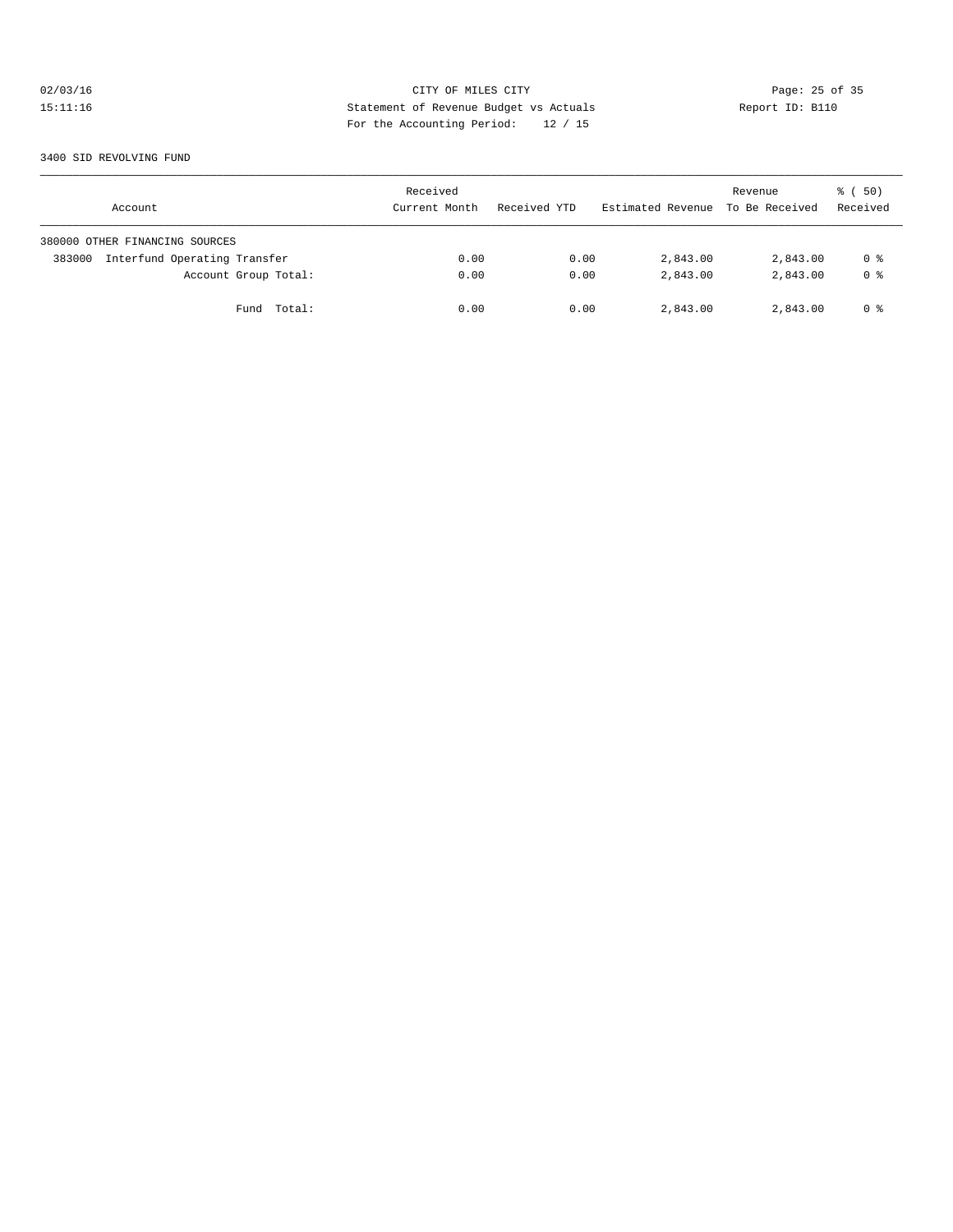02/03/16 CITY OF MILES CITY<br>15:11:16 Page: 26 of 35<br>15:11:16 Page: 26 of 35<br>16:11:16 Page: 26 of 35<br>20:21:22 Page: 26 of 35 15:11:16 Statement of Revenue Budget vs Actuals Report ID: B110 For the Accounting Period: 12 / 15

3670 SID 211

| Account                                           | Received<br>Current Month | Received YTD | Estimated Revenue | Revenue<br>To Be Received | 8 ( 50)<br>Received |
|---------------------------------------------------|---------------------------|--------------|-------------------|---------------------------|---------------------|
| 360000 MISCELLANEOUS REVENUE                      |                           |              |                   |                           |                     |
| Bond Principal and Interest Assessments<br>363020 | 0.00                      | 2,641.97     | 5,650.00          | 3,008.03                  | $47$ %              |
| Account Group Total:                              | 0.00                      | 2,641.97     | 5,650.00          | 3,008.03                  | 47.8                |
| Fund Total:                                       | 0.00                      | 2,641.97     | 5,650.00          | 3,008.03                  | 47.8                |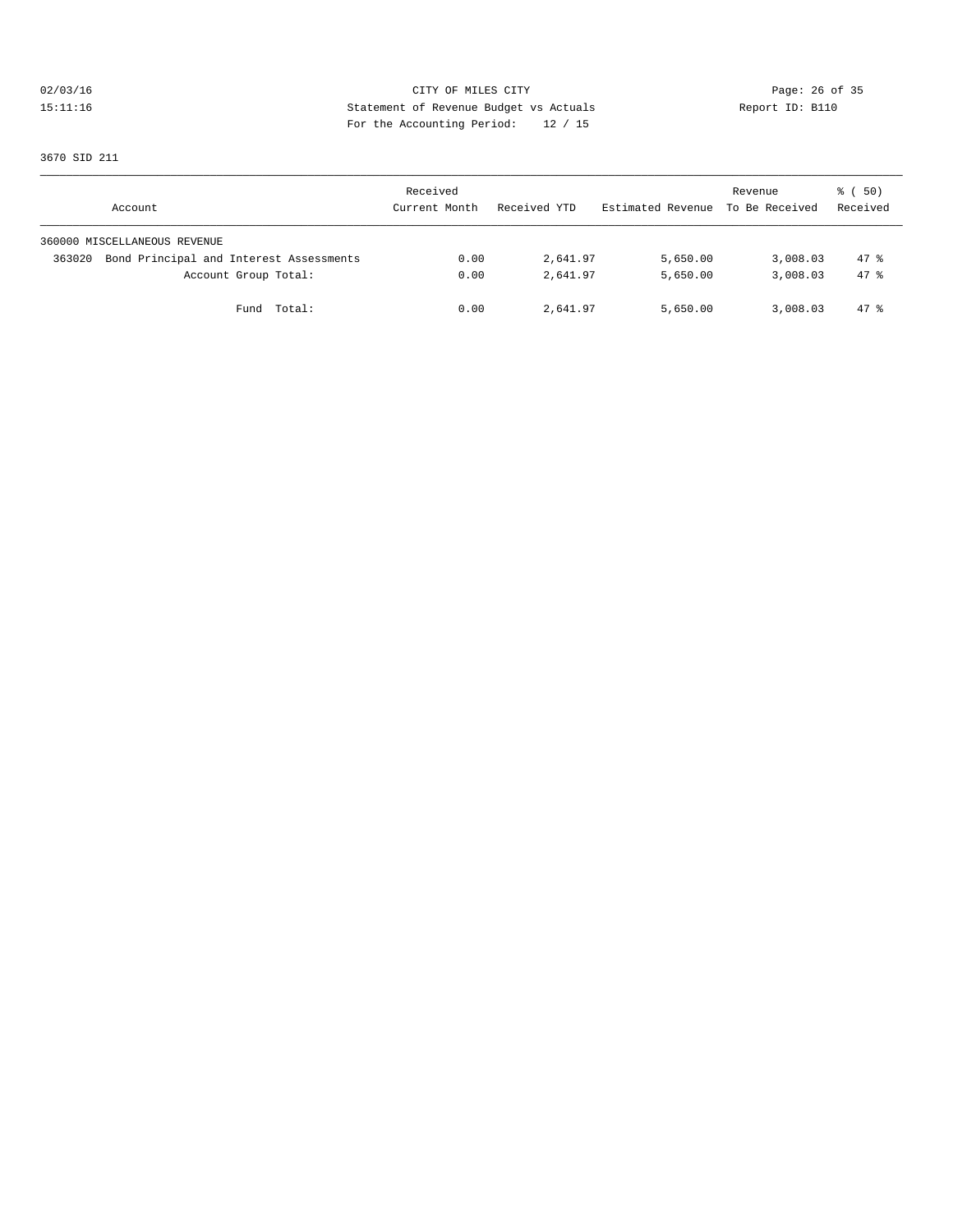# 02/03/16 Page: 27 of 35<br>
15:11:16 Page: 27 of 35<br>
Statement of Revenue Budget vs Actuals<br>
Page: 12 / 15<br>
Page: 27 of 35<br>
Report ID: B110 15:11:16 Statement of Revenue Budget vs Actuals Report ID: B110 For the Accounting Period: 12 / 15

#### 4020 SID#211- Capital Improv. Arrowhead Lane (Dist #204)

| Account                       | Received<br>Current Month | Received YTD | Estimated Revenue To Be Received | Revenue  | 8 ( 50)<br>Received |
|-------------------------------|---------------------------|--------------|----------------------------------|----------|---------------------|
| 360000 MISCELLANEOUS REVENUE  |                           |              |                                  |          |                     |
| Special Assessments<br>363000 | 0.00                      | 0.00         | 4,657.00                         | 4,657.00 | 0 %                 |
| Account Group Total:          | 0.00                      | 0.00         | 4,657.00                         | 4,657.00 | 0 <sup>8</sup>      |
| Fund Total:                   | 0.00                      | 0.00         | 4,657.00                         | 4,657.00 | 0 %                 |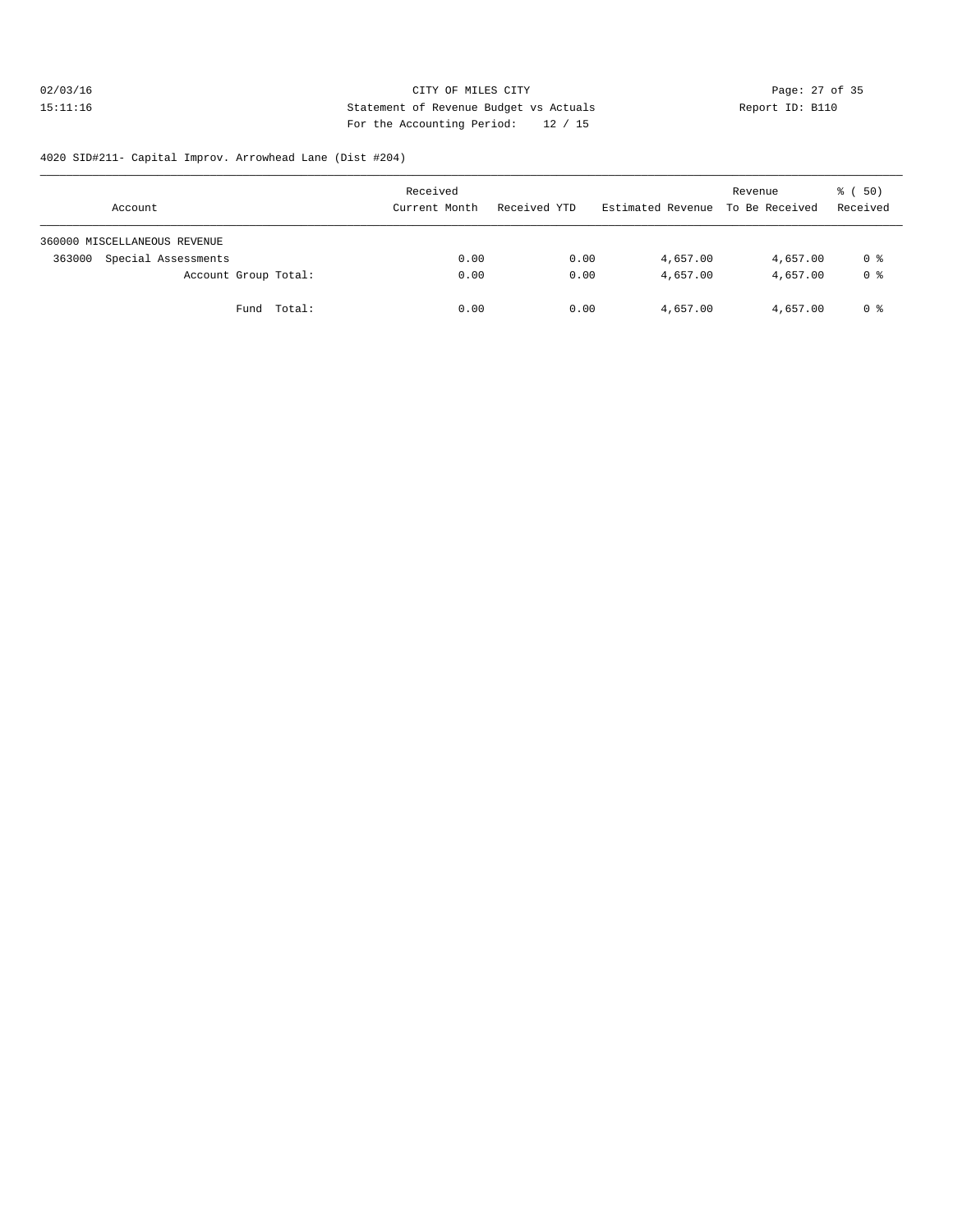# 02/03/16 Page: 28 of 35 15:11:16 Statement of Revenue Budget vs Actuals Report ID: B110 For the Accounting Period: 12 / 15

4050 Ambulance Capital Improvement Fund

| Account                                | Received<br>Current Month | Received YTD | Estimated Revenue To Be Received | Revenue   | ៖ (50)<br>Received |
|----------------------------------------|---------------------------|--------------|----------------------------------|-----------|--------------------|
| 380000 OTHER FINANCING SOURCES         |                           |              |                                  |           |                    |
| Interfund Operating Transfer<br>383000 | 0.00                      | 0.00         | 13,779.06                        | 13,779.06 | 0 %                |
| Account Group Total:                   | 0.00                      | 0.00         | 13,779.06                        | 13,779.06 | 0 <sup>8</sup>     |
| Fund Total:                            | 0.00                      | 0.00         | 13,779.06                        | 13,779.06 | 0 %                |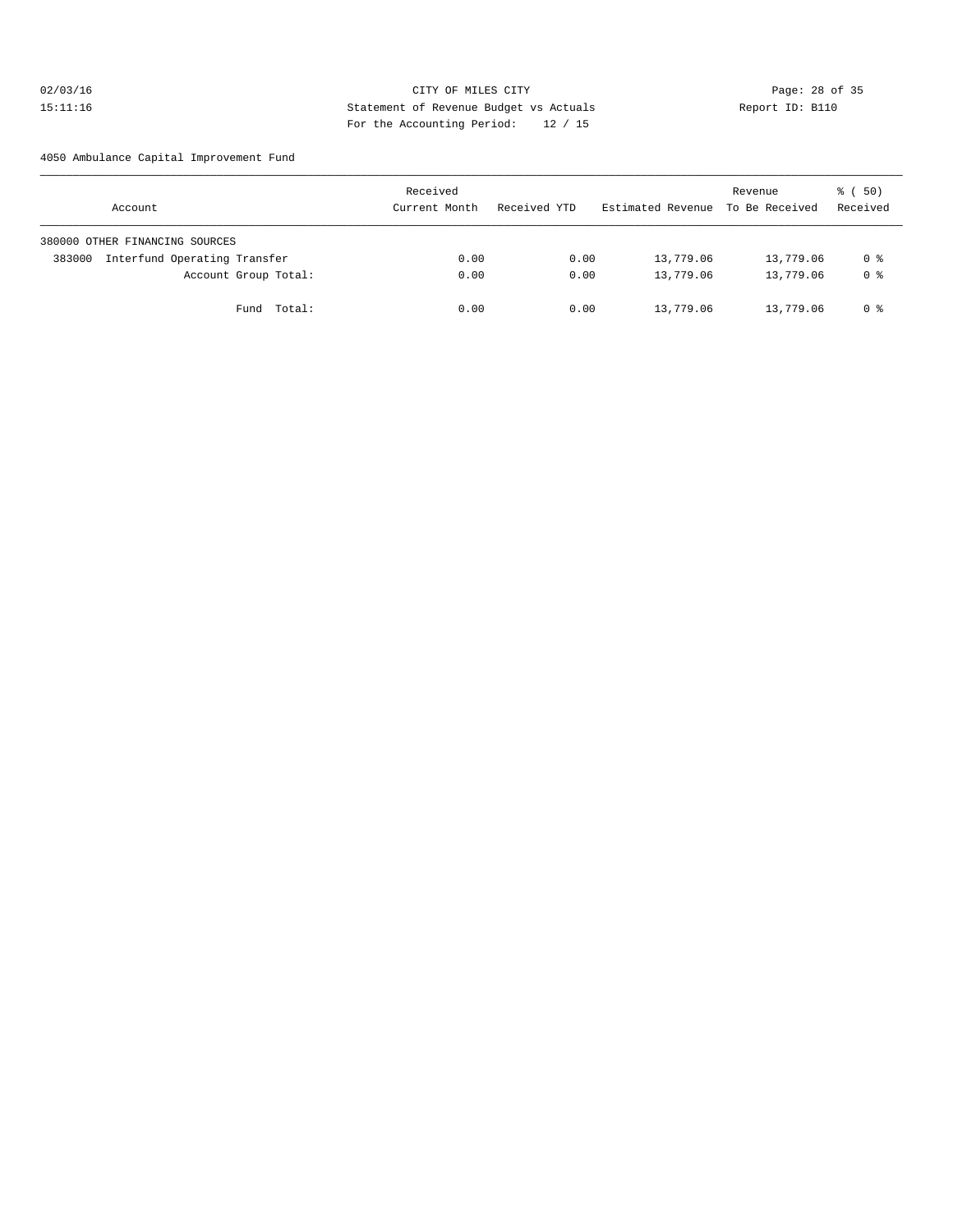# 02/03/16 Page: 29 of 35 15:11:16 Statement of Revenue Budget vs Actuals Report ID: B110 For the Accounting Period: 12 / 15

4056 Airport- Capital Improvement Plan

| Account                     | Received<br>Current Month | Received YTD | Estimated Revenue | Revenue<br>To Be Received | 8 ( 50)<br>Received |
|-----------------------------|---------------------------|--------------|-------------------|---------------------------|---------------------|
| 340000 Charges for Services |                           |              |                   |                           |                     |
| Building Rentals<br>343065  | 64,648.88                 | 70,358.56    | 0.00              | $-70, 358.56$             | $***$ 8             |
| Account Group Total:        | 64,648.88                 | 70,358.56    | 0.00              | $-70, 358, 56$            | $***$ 8             |
| Fund Total:                 | 64,648.88                 | 70,358.56    | 0.00              | $-70, 358, 56$            | $***$ $\frac{6}{3}$ |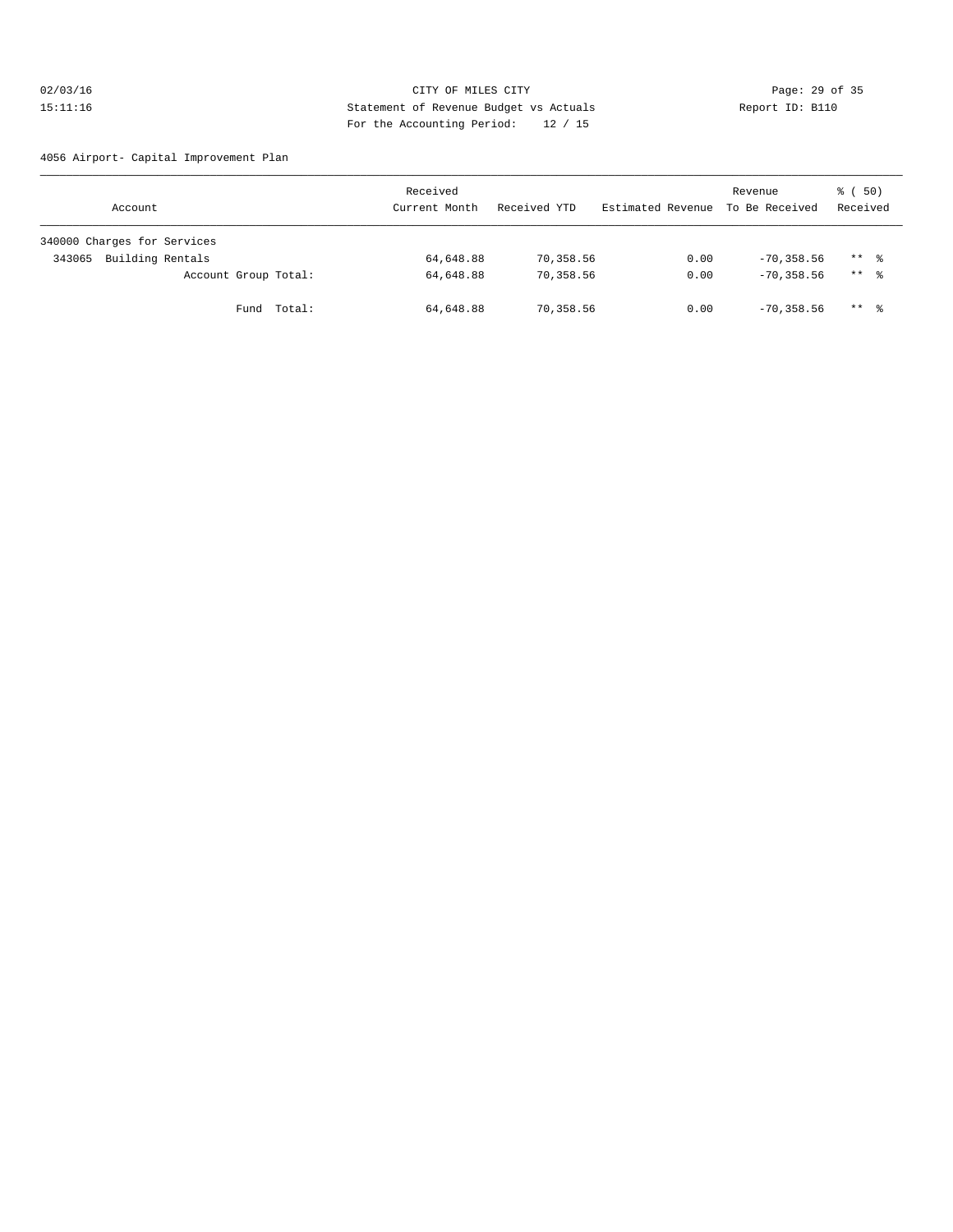# 02/03/16 Page: 30 of 35 15:11:16 Statement of Revenue Budget vs Actuals Report ID: B110 For the Accounting Period: 12 / 15

4060 CAPITAL IMPROV-PUBLIC WORKS

|        |                                    | Received      |              |                   | Revenue        | % (50)          |
|--------|------------------------------------|---------------|--------------|-------------------|----------------|-----------------|
|        | Account                            | Current Month | Received YTD | Estimated Revenue | To Be Received | Received        |
|        | 320000 LICENSES AND PERMITS        |               |              |                   |                |                 |
| 323040 | Other Miscellaneous Permits        | 450.00        | 2,450.00     | 3,000.00          | 550.00         | 82%             |
|        | Account Group Total:               | 450.00        | 2,450.00     | 3.000.00          | 550.00         | 82%             |
|        | 340000 Charges for Services        |               |              |                   |                |                 |
| 343014 | Street Cleaning                    | 0.00          | 0.00         | 8,490.00          | 8,490.00       | 0 <sup>8</sup>  |
| 343016 | Prkg Vio/Off Str-Impnd Fees        | 182.00        | 1,661.00     | 500.00            | $-1, 161.00$   | $332$ $%$       |
| 343018 | Sale of Street & Roadway Materials | 0.00          | 0.00         | 1,000.00          | 1,000.00       | 0 <sup>8</sup>  |
|        | Account Group Total:               | 182.00        | 1,661.00     | 9,990.00          | 8,329.00       | $17*$           |
|        | 360000 MISCELLANEOUS REVENUE       |               |              |                   |                |                 |
| 367000 | Sale of Junk or Salvage            | 0.00          | 7,170.00     | 0.00              | $-7,170,00$    | $***$ $ -$      |
|        | Account Group Total:               | 0.00          | 7,170.00     | 0.00              | $-7.170.00$    | $***$ $\approx$ |
|        | 380000 OTHER FINANCING SOURCES     |               |              |                   |                |                 |
| 383000 | Interfund Operating Transfer       | 0.00          | 0.00         | 244,000.00        | 244,000.00     | 0 <sup>8</sup>  |
|        | Account Group Total:               | 0.00          | 0.00         | 244,000.00        | 244,000.00     | 0 <sup>8</sup>  |
|        | Total:<br>Fund                     | 632.00        | 11,281.00    | 256,990.00        | 245,709.00     | 4%              |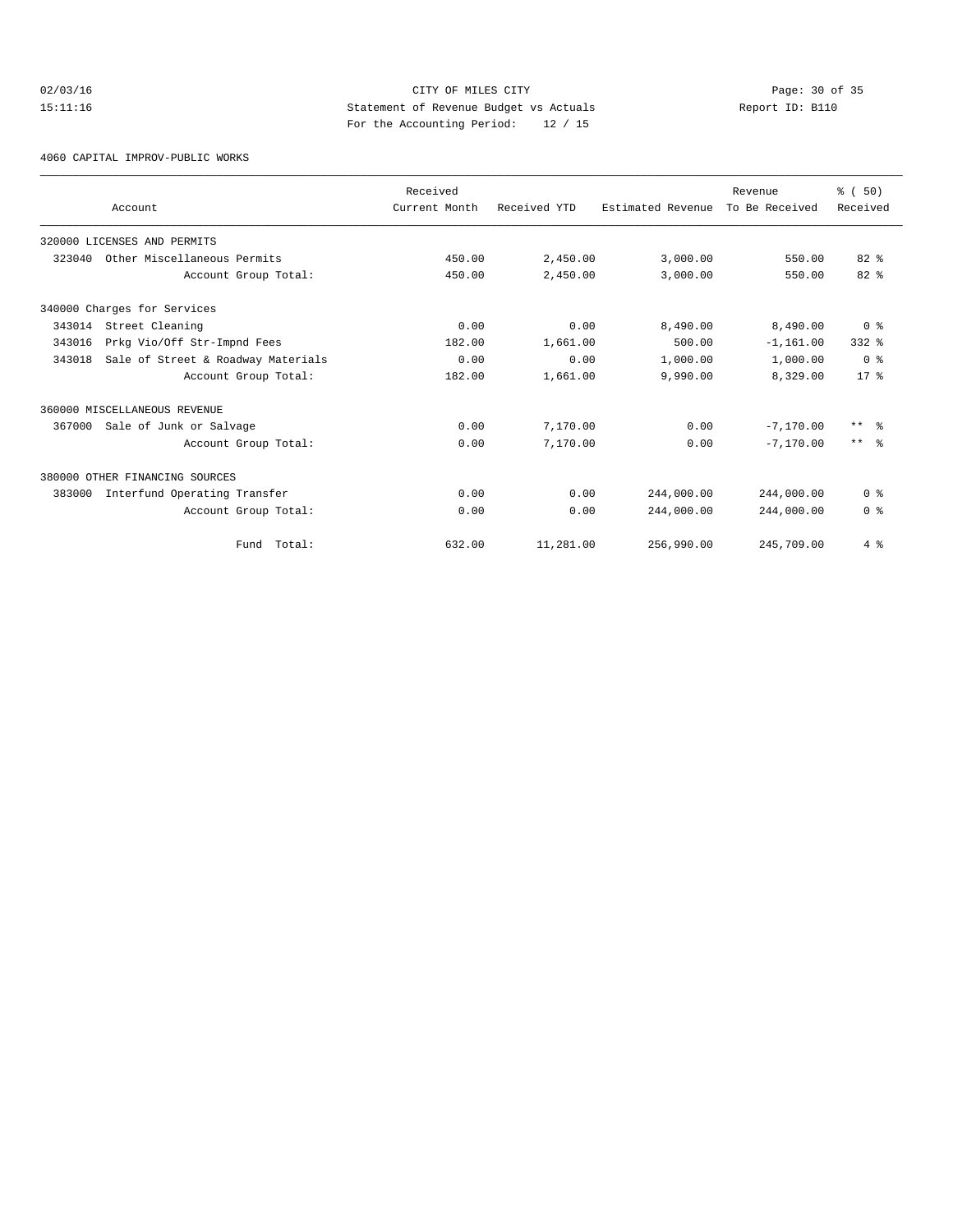# 02/03/16 Page: 31 of 35 15:11:16 Statement of Revenue Budget vs Actuals Report ID: B110 For the Accounting Period: 12 / 15

#### 5210 WATER UTILITY

|        |                                      | Received      |              |                   | Revenue           | % (50)          |
|--------|--------------------------------------|---------------|--------------|-------------------|-------------------|-----------------|
|        | Account                              | Current Month | Received YTD | Estimated Revenue | To Be Received    | Received        |
|        | 340000 Charges for Services          |               |              |                   |                   |                 |
| 343021 | Metered Water Sales                  | 131,064.27    | 1,163,326.86 | 1,950.00          | $-1, 161, 376.86$ | $***$ 8         |
| 343022 | Unmetered Water Sales/Chrgoffs       | 88.73         | 565.62       | 1,800.00          | 1,234.38          | $31$ %          |
| 343023 | Bulk Water Sales                     | 1,368.99      | 6,987.49     | 5,000.00          | $-1,987.49$       | $140*$          |
| 343025 | Hookup Fee                           | 0.00          | 1,800.00     | 10,000.00         | 8,200.00          | 18 <sup>8</sup> |
| 343026 | Water Install/Tap Chrgs/Labor        | 180.00        | 2,260.00     | 5,000.00          | 2,740.00          | 45 %            |
| 343027 | Chq for Wtr Dept. Serv               | 730.00        | 4,644.51     | 0.00              | $-4,644.51$       | $***$ $\approx$ |
| 343029 | Curb Stop Replacement Fee            | 3,584.00      | 21,953.00    | 42,500.00         | 20,547.00         | $52$ $%$        |
| 343039 | Custer Co w/s District (Water Study) | 0.00          | 0.00         | 7,500.00          | 7,500.00          | 0 <sup>8</sup>  |
|        | Account Group Total:                 | 137,015.99    | 1,201,537.48 | 73,750.00         | $-1.127.787.48$   | $***$ $%$       |
|        | 360000 MISCELLANEOUS REVENUE         |               |              |                   |                   |                 |
| 362020 | MISC REVENUE                         | 4.80          | 617.64       | 5,000.00          | 4,382.36          | $12*$           |
| 362040 | \$2.00 State Assessment Fee          | $-6,958.00$   | $-6,958.00$  | 0.00              | 6,958.00          | $***$ %         |
|        | Account Group Total:                 | $-6,953.20$   | $-6, 340.36$ | 5,000.00          | 11,340.36         | $***$ %         |
|        | 370000 INVESTMENT EARNINGS           |               |              |                   |                   |                 |
| 371010 | Investment Earnings                  | 0.00          | 0.00         | 5,000.00          | 5,000.00          | 0 <sup>8</sup>  |
|        | Account Group Total:                 | 0.00          | 0.00         | 5,000.00          | 5,000.00          | 0 <sup>8</sup>  |
|        | Fund Total:                          | 130,062.79    | 1,195,197.12 | 83,750.00         | $-1, 111, 447.12$ | $***$ 2         |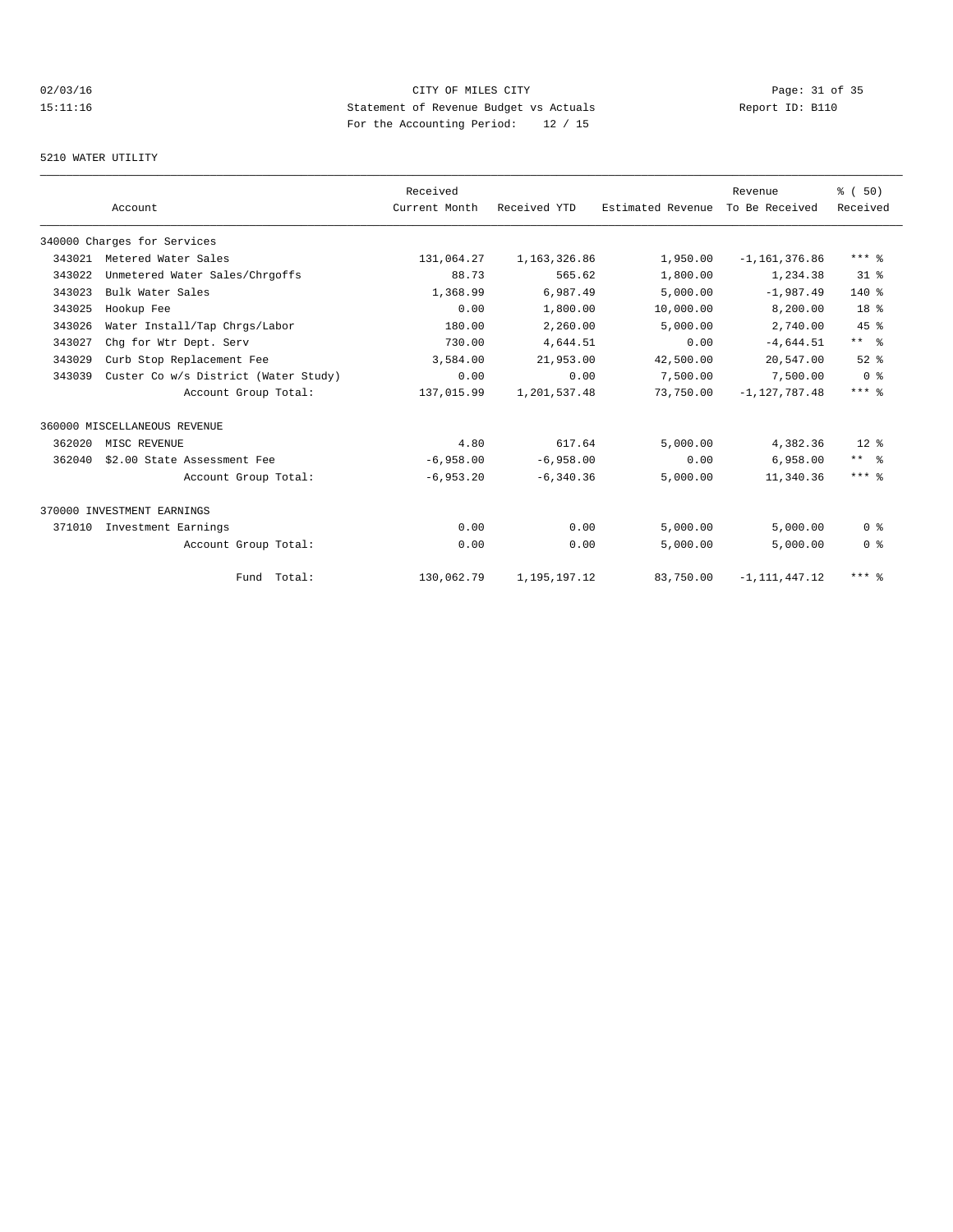# 02/03/16 Page: 32 of 35 15:11:16 Statement of Revenue Budget vs Actuals Report ID: B110 For the Accounting Period: 12 / 15

#### 5310 SEWER UTILITY

|        |                                         | Received      |              |                   | Revenue        | % (50)         |
|--------|-----------------------------------------|---------------|--------------|-------------------|----------------|----------------|
|        | Account                                 | Current Month | Received YTD | Estimated Revenue | To Be Received | Received       |
|        | 330000 INTERGOVERNMENTAL REVENUES       |               |              |                   |                |                |
| 334120 | TSEP Grant                              | 0.00          | 0.00         | 500,000.00        | 500,000.00     | 0 <sup>8</sup> |
| 334121 | DNRC GRANTS                             | 0.00          | 0.00         | 100,000.00        | 100,000.00     | 0 <sup>8</sup> |
| 334122 | Renewable Resource Grant                | 0.00          | 0.00         | 100,000.00        | 100,000.00     | 0 <sup>8</sup> |
|        | Account Group Total:                    | 0.00          | 0.00         | 700,000.00        | 700,000.00     | 0 <sup>8</sup> |
|        | 340000 Charges for Services             |               |              |                   |                |                |
| 343031 | Sewer Service Charges                   | 91,031.30     | 550, 243.37  | 1,305,744.00      | 755,500.63     | $42$ $%$       |
| 343032 | Sewer Installation Charges/Chrgoffs     | 88.74         | 565.61       | 1,300.00          | 734.39         | 44 %           |
| 343033 | Hookup Fee                              | 0.00          | 840.00       | 6,000.00          | 5,160.00       | $14*$          |
| 343034 | Treatment Facilities Fees               | 70.00         | 1,720.00     | 1,500.00          | $-220.00$      | $115$ %        |
| 343036 | Miscellaneous Sewer Revenue (Labor)     | 0.00          | 0.00         | 4,000.00          | 4,000.00       | 0 <sup>8</sup> |
| 343037 | Baker Road Etc.                         | 584.53        | 4,057.60     | 9,500.00          | 5,442.40       | 43.8           |
| 343039 | Custer Co w/s District (Water Study)    | 0.00          | 0.00         | 15,000.00         | 15,000.00      | 0 <sup>8</sup> |
|        | Account Group Total:                    | 91,774.57     | 557,426.58   | 1,343,044.00      | 785,617.42     | $42$ $%$       |
|        | 360000 MISCELLANEOUS REVENUE            |               |              |                   |                |                |
| 361010 | Land Rental                             | 0.00          | 0.00         | 2,576.00          | 2,576.00       | 0 <sup>8</sup> |
| 362020 | MISC REVENUE                            | 0.00          | 2.430.00     | 3,000.00          | 570.00         | $81$ %         |
|        | Account Group Total:                    | 0.00          | 2,430.00     | 5,576.00          | 3,146.00       | 44 %           |
|        | 370000 INVESTMENT EARNINGS              |               |              |                   |                |                |
|        | 371010 Investment Earnings              | 0.00          | 0.00         | 1,000.00          | 1,000.00       | 0 <sup>8</sup> |
|        | Account Group Total:                    | 0.00          | 0.00         | 1,000.00          | 1,000.00       | 0 %            |
|        | 380000 OTHER FINANCING SOURCES          |               |              |                   |                |                |
|        | 381070 Proceeds/Loans/Intercap 016-2015 | 0.00          | 0.00         | 6,000,000.00      | 6,000,000.00   | 0 <sup>8</sup> |
|        | Account Group Total:                    | 0.00          | 0.00         | 6,000,000.00      | 6,000,000.00   | 0 <sup>8</sup> |
|        | Fund Total:                             | 91,774.57     | 559,856.58   | 8,049,620.00      | 7,489,763.42   | 7 %            |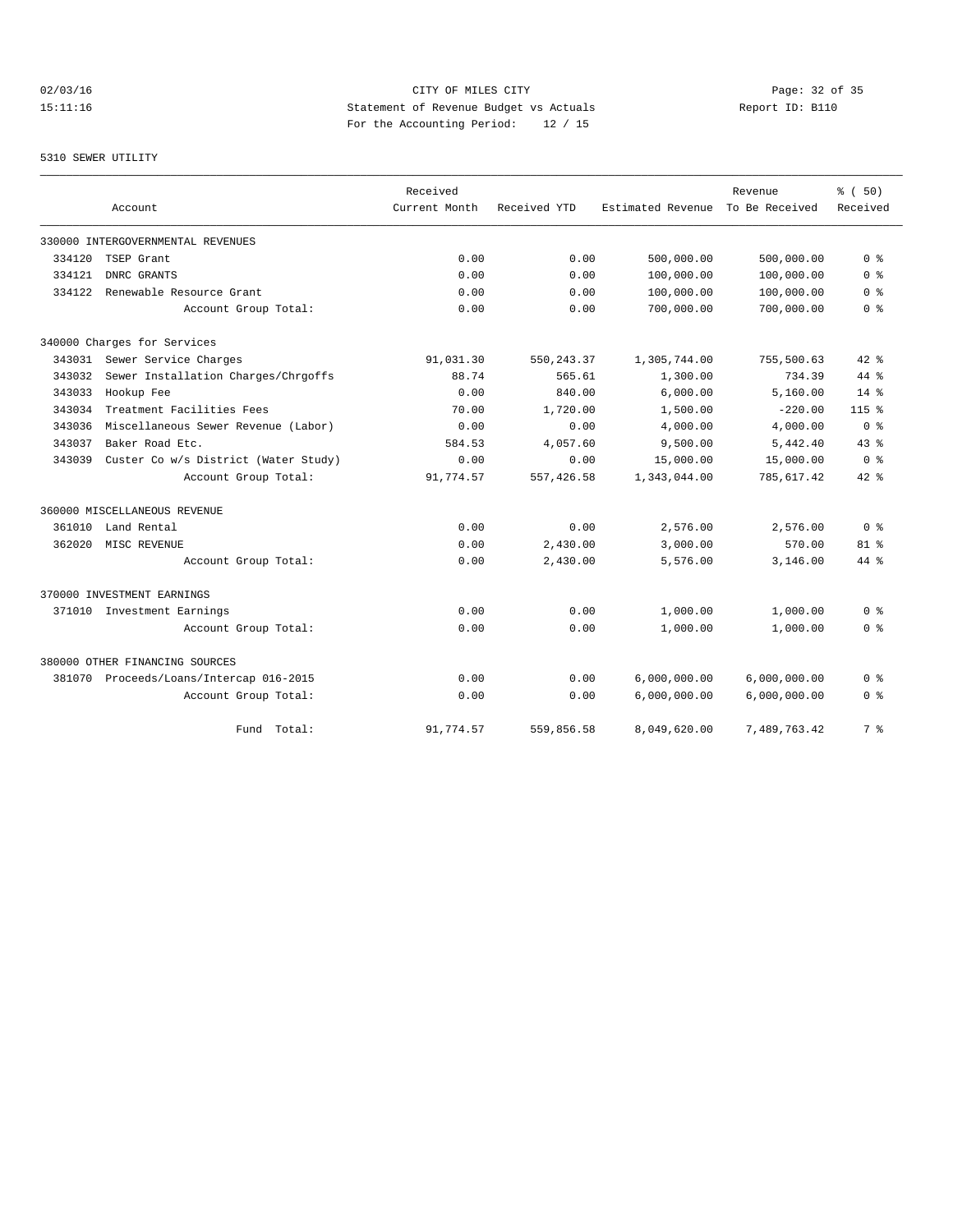# 02/03/16 Page: 33 of 35 15:11:16 Statement of Revenue Budget vs Actuals Report ID: B110 For the Accounting Period: 12 / 15

#### 5510 AMBULANCE FUND

|              |                                        | Received      |              |                   | Revenue        | % (50)          |
|--------------|----------------------------------------|---------------|--------------|-------------------|----------------|-----------------|
|              | Account                                | Current Month | Received YTD | Estimated Revenue | To Be Received | Received        |
| 310000 TAXES |                                        |               |              |                   |                |                 |
| 311010       | Real Property Taxes                    | 135.41        | 4,715.33     | 8,366.00          | 3,650.67       | 56%             |
| 311020       | Personal Property Taxes                | 0.65          | 17.03        | 273.00            | 255.97         | 6 %             |
| 312000       | Penalty & Interest on Delinquent Taxes | 1.51          | 7.08         | 30.00             | 22.92          | $24$ $%$        |
|              | Account Group Total:                   | 137.57        | 4,739.44     | 8,669.00          | 3,929.56       | 55%             |
|              | 330000 INTERGOVERNMENTAL REVENUES      |               |              |                   |                |                 |
| 331040       | Medicaid Supplemental Program-State    | 0.00          | 0.00         | 6,398.00          | 6,398.00       | 0 <sup>8</sup>  |
|              | Account Group Total:                   | 0.00          | 0.00         | 6,398.00          | 6,398.00       | 0 <sup>8</sup>  |
|              | 340000 Charges for Services            |               |              |                   |                |                 |
| 341075       | Serv/Cnty-Interlocal Agmt              | 0.00          | 2,600.00     | 31,000.00         | 28,400.00      | 8 %             |
| 342026       | Ambulance Charges                      | 73,979.74     | 273,907.90   | 830,204.00        | 556,296.10     | 33 <sup>8</sup> |
| 342027       | Ambulance Standby                      | 0.00          | 1,350.00     | 5,000.00          | 3,650.00       | $27$ $%$        |
|              | Account Group Total:                   | 73,979.74     | 277,857.90   | 866,204.00        | 588,346.10     | $32*$           |
|              | 360000 MISCELLANEOUS REVENUE           |               |              |                   |                |                 |
| 362020       | MISC REVENUE                           | 0.00          | 4.34         | 0.00              | $-4.34$        | $***$ $\approx$ |
| 366010       | Misc- From Charge off Accts            | 0.00          | 894.36       | 2,500.00          | 1,605.64       | 36 <sup>8</sup> |
|              | Account Group Total:                   | 0.00          | 898.70       | 2,500.00          | 1,601.30       | 36 <sup>8</sup> |
|              | Fund Total:                            | 74, 117. 31   | 283,496.04   | 883,771.00        | 600, 274.96    | $32$ $%$        |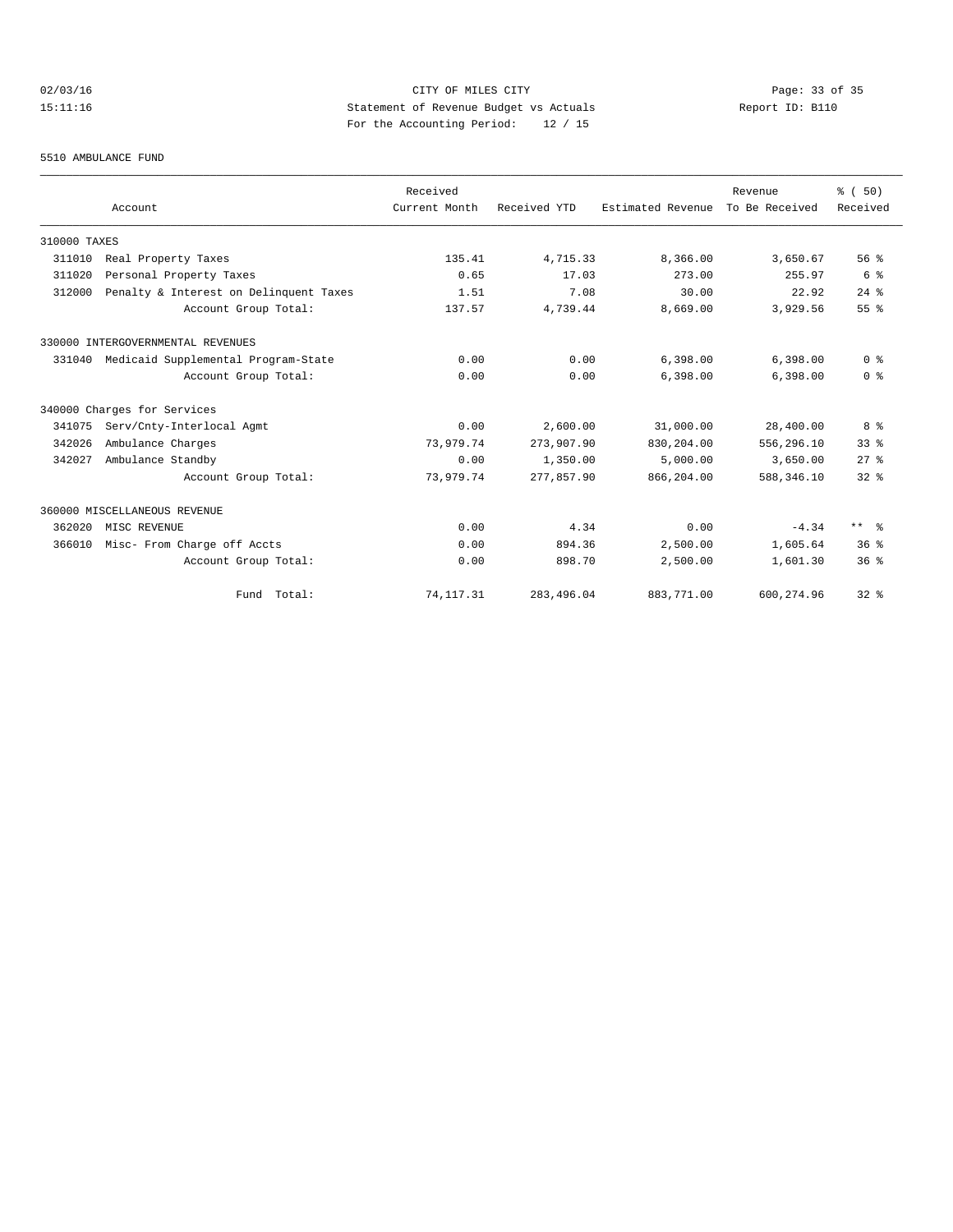# 02/03/16 Page: 34 of 35 15:11:16 Statement of Revenue Budget vs Actuals Report ID: B110 For the Accounting Period: 12 / 15

5610 AIRPORT OPERATING

|              |                                        | Received      |              |                                  | Revenue        | % (50)           |
|--------------|----------------------------------------|---------------|--------------|----------------------------------|----------------|------------------|
|              | Account                                | Current Month | Received YTD | Estimated Revenue To Be Received |                | Received         |
| 310000 TAXES |                                        |               |              |                                  |                |                  |
| 311010       | Real Property Taxes                    | 203.11        | 7,072.53     | 12,550.00                        | 5,477.47       | 56%              |
| 311020       | Personal Property Taxes                | 0.97          | 25.54        | 399.00                           | 373.46         | 6%               |
| 312000       | Penalty & Interest on Delinquent Taxes | 2.27          | 10.66        | 40.00                            | 29.34          | $27$ $%$         |
|              | Account Group Total:                   | 206.35        | 7,108.73     | 12,989.00                        | 5,880.27       | 55 <sup>8</sup>  |
|              | 330000 INTERGOVERNMENTAL REVENUES      |               |              |                                  |                |                  |
| 331129       | Federal Aeronautics Admin Grant        | 966,946.29    | 3,492,704.21 | 3,172,296.00                     | $-320, 408.21$ | $110*$           |
| 334032       | Aero Grant 016-2015                    | 0.00          | 81,407.00    | 81,407.00                        | 0.00           | $100*$           |
| 334060       | Coal Impact Grant-016-2015             | 0.00          | 0.00         | 166,118.00                       | 166,118.00     | 0 <sup>8</sup>   |
|              | Account Group Total:                   | 966, 946.29   | 3,574,111.21 | 3, 419, 821.00                   | $-154, 290.21$ | 105 <sub>8</sub> |
|              | 340000 Charges for Services            |               |              |                                  |                |                  |
| 341075       | Serv/Cnty-Interlocal Agmt              | 0.00          | 0.00         | 26,528.00                        | 26,528.00      | 0 <sup>8</sup>   |
| 343018       | Sale of Street & Roadway Materials     | 0.00          | 0.00         | 40,000.00                        | 40,000.00      | 0 <sup>8</sup>   |
| 343061       | Landing Fees                           | 0.00          | 987.00       | 2,500.00                         | 1,513.00       | 39 <sup>8</sup>  |
| 343062       | Aviation Fuel                          | 16,873.66     | 284,468.87   | 390,000.00                       | 105,531.13     | 73%              |
| 343064       | Hangar Rent                            | 4, 112.73     | 29,590.38    | 62,733.00                        | 33, 142.62     | 47.8             |
| 343065       | Building Rentals                       | $-32,855.85$  | $-27,592.90$ | 12,526.00                        | 40,118.90      | $***$ $%$        |
| 343067       | Other - Miscellaneous                  | 0.00          | 2,000.00     | 0.00                             | $-2,000.00$    | $***$ $ -$       |
|              | Account Group Total:                   | $-11,869.46$  | 289, 453.35  | 534,287.00                       | 244,833.65     | $54$ $%$         |
|              | 360000 MISCELLANEOUS REVENUE           |               |              |                                  |                |                  |
| 361010       | Land Rental                            | 2,167.43      | 11,969.58    | 26,784.00                        | 14,814.42      | 45%              |
| 362020       | MISC REVENUE                           | 0.00          | 58.37        | 600.00                           | 541.63         | 10 <sup>8</sup>  |
|              | Account Group Total:                   | 2,167.43      | 12,027.95    | 27,384.00                        | 15,356.05      | 44 %             |
|              | 370000 INVESTMENT EARNINGS             |               |              |                                  |                |                  |
|              | 371010 Investment Earnings             | 0.00          | 0.00         | 156.00                           | 156.00         | 0 <sup>8</sup>   |
|              | Account Group Total:                   | 0.00          | 0.00         | 156.00                           | 156.00         | 0 %              |
|              | 380000 OTHER FINANCING SOURCES         |               |              |                                  |                |                  |
|              | 381071 MT Aero Loan 016-2015           | 0.00          | 169,530.00   | 43,222.00                        | $-126, 308.00$ | $392$ $%$        |
|              | Account Group Total:                   | 0.00          | 169,530.00   | 43,222.00                        | $-126, 308.00$ | $392$ $%$        |
|              | Fund Total:                            | 957,450.61    | 4,052,231.24 | 4,037,859.00                     | $-14, 372.24$  | $100*$           |